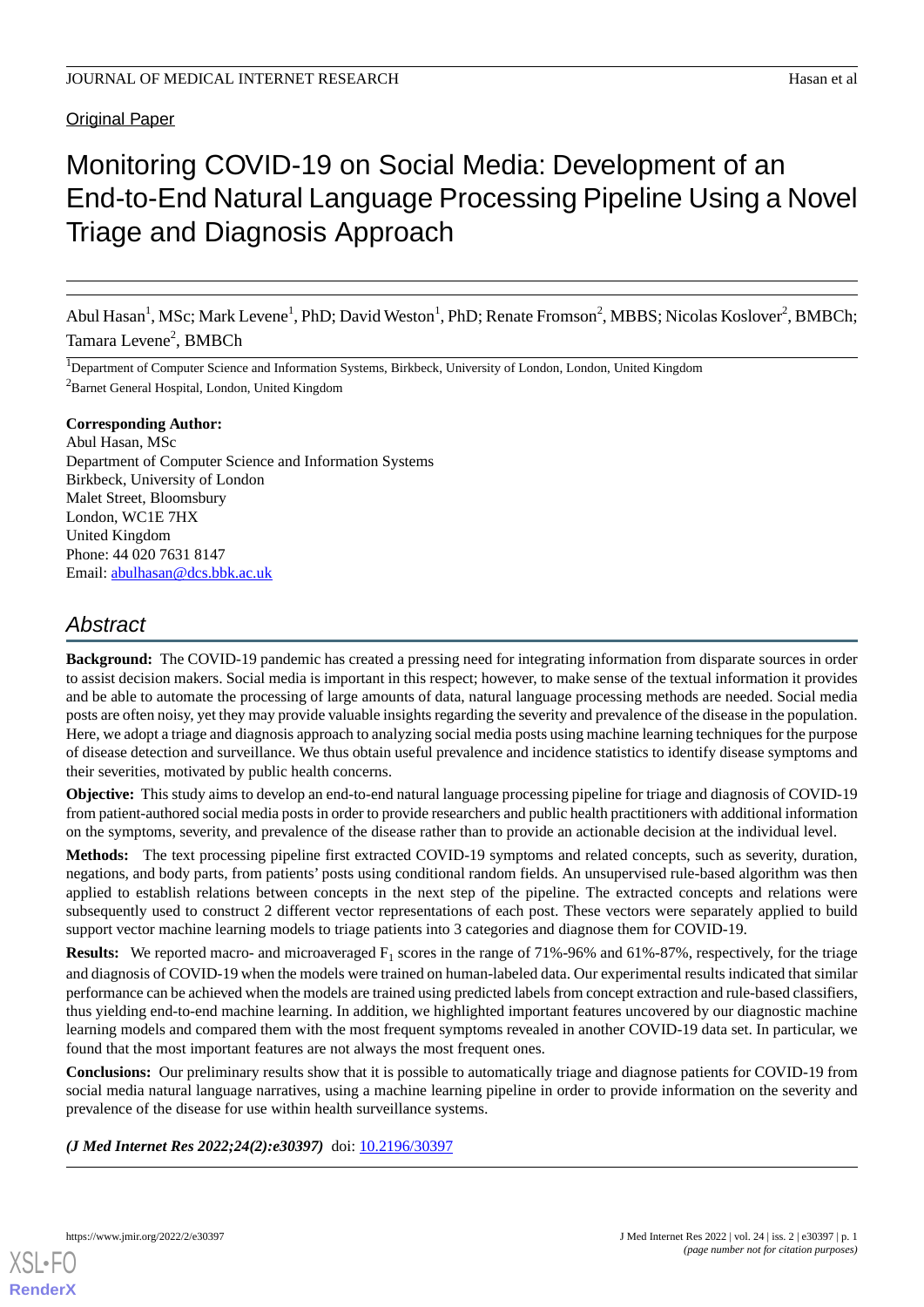### **KEYWORDS**

COVID-19; conditional random fields; disease detection and surveillance; medical social media; natural language processing; severity and prevalence; support vector machines; triage and diagnosis

# *Introduction*

### **Overview**

During the ongoing coronavirus pandemic, hospitals have been continuously at risk of being overwhelmed by the number of people developing serious illness. People in the United Kingdom were advised to stay at home if they had coronavirus symptoms and to seek assistance through the National Health Service (NHS) helpline if they needed to [\[1](#page-12-0)]. Consequently, there is an urgent need to develop novel, practical approaches to assist medical staff. A variety of methods have been recently developed that involve *natural language processing* (NLP) techniques; the concerns of these methods range from the level of the individual (see, for example,  $[2,3]$  $[2,3]$  $[2,3]$ ) up to the population level [\[4](#page-12-3),[5\]](#page-12-4).

Herein, we take a diagnostic approach and propose an end-to-end NLP pipeline to automatically triage and diagnose COVID-19 cases from patient-authored medical social media posts. The triage may inform decision makers about the severity of COVID-19, and diagnosis could help in gauging the prevalence of infections in the population. Attempting a clinical diagnosis of influenza, or in our case a diagnosis of COVID-19, purely based on the information provided in a social media post is unlikely to be sufficiently accurate to be actionable at an individual level, since the quality of this information will be typically noisy and incomplete. However, it is not necessary to have actionable diagnoses at the individual level in order to identify interesting patterns at the population level, which may be useful within public health surveillance systems. For example, text messages from the microblogging site Twitter were used to identify influenza outbreaks [[6](#page-12-5)]. In addition, Twitter data in conjunction with a US Centers for Disease Control and Prevention (CDC) data set were used to predict the percentage of influenza-like illness in the US population [\[7](#page-12-6)].

One of our key concerns is in the production of a high-quality human-labeled data set on which to build our pipeline. Here, we give a brief overview of our pipeline and how we developed our data set. The first step in the pipeline was attained by developing an annotation application that detects and highlights COVID-19-related symptoms with their severity and duration in a social media post, henceforth collectively termed as *concepts*. During the second step, relations between symptoms and other relevant concepts were also automatically identified and annotated. For example, *breathing hurts* is a symptom, which is related to a body part, the *upper chest area*.

One author manually annotated our data with concepts and relations, allowing us to present posts highlighted with identified concepts and relations to 3 experts, along with several questions, as shown in [Figure 1.](#page-2-0) The first question asked the experts to triage a patient into 1 of the following 3 categories: *Stay at home, Send to a GP* (where GP stands for general physician), or *Send to a hospital*. The second question asked to diagnose the likelihood of COVID-19 on a Likert scale of 1-5 [[8\]](#page-12-7).

 $XS$ -FO **[RenderX](http://www.renderx.com/)** The 3 experts are junior doctors working in the United Kingdom who were redeployed to work on COVID-19 wards during the first wave of the pandemic, between March and July 2020. Their roles involved the diagnosis and management of patients with COVID-19, including patients who were particularly unwell and required either noninvasive or invasive ventilation. There were some training sessions organized for doctors working in COVID-19 wards. However, these were only provided toward the end of the first wave, as there was initially little knowledge of the virus and how to treat it. In the hospital, the doctors followed local protocols, which were adjusted as more experience was gained about the virus.

We also asked the doctors to indicate whether the highlighted text presented is sufficient in reaching their decision in order to understand its usefulness when we incorporate it in the annotation interface. The annotations were found to be sufficient in as many as 85% of the posts, on average, as indicated by the doctors' answers to question 3 in [Figure 1.](#page-2-0)

The posts labeled by the doctors were then used to construct 2 types of predictive machine learning model using *support vector machines* (SVMs) [[9,](#page-12-8)[10](#page-12-9)]; see the Step 4: Triage and Diagnosis subsection in the Methods section. The *triage models* use hierarchical binary classifiers, which consider the risk averseness or tolerance of the doctors when making the diagnosis [[11\]](#page-12-10). The *diagnostic models* first calculate the probability of a patient having COVID-19 from doctors' ratings. The probabilities are then used to construct 3 different decision functions for classifying *COVID* and *NO\_COVID* classes; these are detailed in the Problem Setting subsection in the Methods section.

We trained the SVM models in 2 different ways: first with ground-truth annotations and second using predictions from the concept and relation extraction step described before. Predictions obtained from the concept extraction step make use of *conditional random fields* (CRFs) [[12\]](#page-12-11); see the Step 1: Concept Extraction subsection in the Methods section for implementation details. Relations are obtained from these predicted concepts using an unsupervised *rule-based* (RB) classifier [\[13](#page-12-12)]; see the Step 2: Relation Extraction subsection in the Methods section.

We also discussed the feature importance obtained from the constructed COVID-19 diagnostic models and compared it with the most frequent symptoms from Sarker et al [[4\]](#page-12-3) and our data set. We found that symptoms such as anosmia/ageusia (loss of smell/taste) rank in the top 5 most important features, whereas they do not rank in the top 5 most frequent symptoms; see the Discussion section. Overall, we made several contributions as follows:

We showed that it is possible to take an approach that aims at disease detection to augment public health surveillance systems, by constructing machine learning models to triage and diagnose COVID-19 from patients' natural language narratives. To the best of our knowledge, no other previous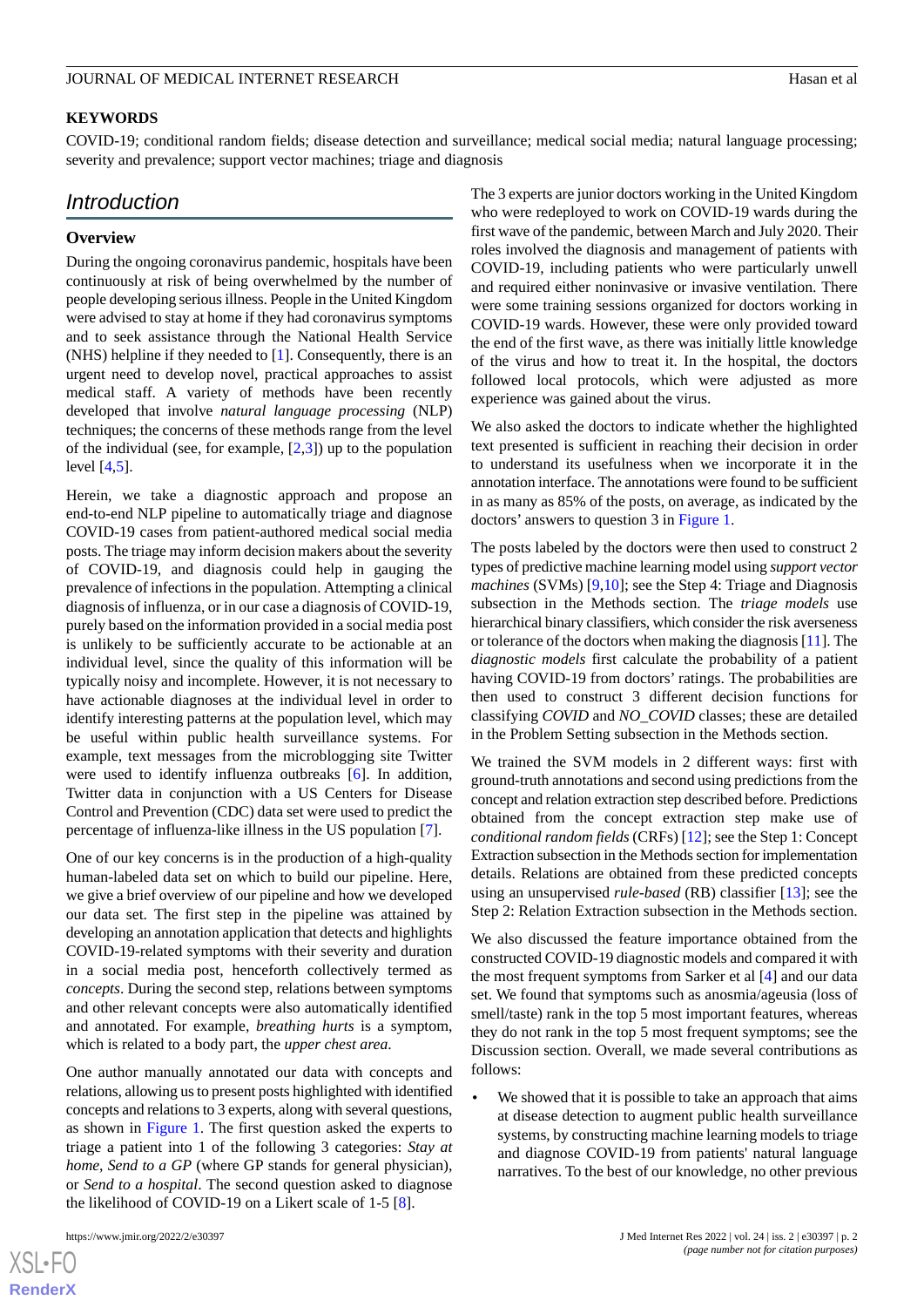work has attempted to triage or diagnose COVID-19 from social media posts.

We also built an end-to-end NLP pipeline by making use of automated concept and relation extraction. Our experiments showed that the models built using predictions from concept and relation extraction produce similar results to those built using ground-truth human concept annotation.

<span id="page-2-0"></span>Figure 1. A patient-authored social media post is annotated with symptoms (light green), affected body parts (pale blue), duration (light yellow), and severities (pink). The phrases in square brackets show relations between a symptom and a body part/duration/severity when the distance is greater than 1. This annotated post was presented to 3 doctors to triage and diagnose the author of the post by answering questions 1 and 2, respectively. GP: general physician.

| Hi im currently the same day 27 since my symtoms started, deep breathing hurts upper                                                                                |  |  |  |  |  |  |  |  |
|---------------------------------------------------------------------------------------------------------------------------------------------------------------------|--|--|--|--|--|--|--|--|
| chest area [throat] which is upper chest area into throat,<br>breathing<br>[slightly][laboured] is                                                                  |  |  |  |  |  |  |  |  |
| slightly laboured time to time, dry cough on and off, also have major fatigue weakness took                                                                         |  |  |  |  |  |  |  |  |
| a course of Amoxcillian given by GP which made no change to me, have asthma so take my inhalers<br>which aint making no change, never been so unwell in my life !!! |  |  |  |  |  |  |  |  |
| Question 1: Please specify a recommendation from one of the options below:                                                                                          |  |  |  |  |  |  |  |  |
| $\circ$ Stay at home.                                                                                                                                               |  |  |  |  |  |  |  |  |
| Send to a GP.                                                                                                                                                       |  |  |  |  |  |  |  |  |
| $\circ$ Send to a hospital.                                                                                                                                         |  |  |  |  |  |  |  |  |
| <b>Question 2:</b> How would you rate the chance of this person having COVID-19 on a range of 1 to 5?                                                               |  |  |  |  |  |  |  |  |
| $\circ$ 1 (Very unlikely)                                                                                                                                           |  |  |  |  |  |  |  |  |
| 2 (Unlikely)<br>$\circ$                                                                                                                                             |  |  |  |  |  |  |  |  |
| 3 (Uncertain)<br>$\circ$                                                                                                                                            |  |  |  |  |  |  |  |  |
| 4 (Likely)<br>$\circlearrowright$                                                                                                                                   |  |  |  |  |  |  |  |  |
| 5 (Very likely)<br>$\circ$                                                                                                                                          |  |  |  |  |  |  |  |  |
| Question 3: Was the highlighted text sufficient in reaching your decision?                                                                                          |  |  |  |  |  |  |  |  |
| $\circ$ Yes                                                                                                                                                         |  |  |  |  |  |  |  |  |
| $\circ$ No                                                                                                                                                          |  |  |  |  |  |  |  |  |

### **Related Work**

Data derived from social media have been successfully used to facilitate the detection of influenza epidemics [\[6](#page-12-5),[7\]](#page-12-6). In addition, Edo-Osagie et al [[14\]](#page-12-13) provide a thorough review of the use of Twitter in public health surveillance for the purpose of monitoring, detecting, and forecasting influenza-like illnesses. Since the start of the COVID-19 pandemic, a number of mobile application–based, self-reported symptom tools have emerged to track novel symptoms [\[15](#page-12-14)]. The mobile application in Menni et al [[16\]](#page-12-15) applied logistic regression (LR) to predict the percentage of probable infected cases among the total application users in the United States and United Kingdom combined. Mizrahi et al [\[17](#page-12-16)] performed a statistical analysis on primary care electronic health record (EHR) data to find longitudinal dynamics of symptoms prior to and throughout the infection.

At an individual diagnostic level, Zimmerman et al [\[18](#page-12-17)] applied classification and regression trees to determine the likelihood of symptom severity of influenza in clinical settings. Moreover,

 $X$ SL•FO **[RenderX](http://www.renderx.com/)**

machine learning algorithms, such as decision trees, have shown promising results in detecting COVID-19 from blood test analyses [\[19](#page-12-18)]. Here, we focus on features extracted from a textual source to triage and diagnose COVID-19 for the purpose of providing population-level statistics in the context of public health surveillance. Studies related to our work deploy features obtained from online portals, telehealth visits, and structured and unstructured patient/doctor notes from EHRs. In general, COVID-19 clinical prediction models can broadly be categorized into risk, diagnosis, and prognosis models [[20\]](#page-12-19).

In Judson et al [\[21](#page-13-0)], a portal-based COVID-19 self-triage and self-scheduling tool was used to segment patients into 4 risk categories: emergent, urgent, nonurgent, and self-care, whereas the online telemedicine system in Liu et al [\[22](#page-13-1)] used LR to predict low-, moderate-, and high-risk patients by utilizing demographic information, clinical symptoms, blood tests, and computed tomography (CT) scan results.

In Schwab et al [[3](#page-12-2)], various machine learning models were developed to predict patient outcomes from clinical, laboratory,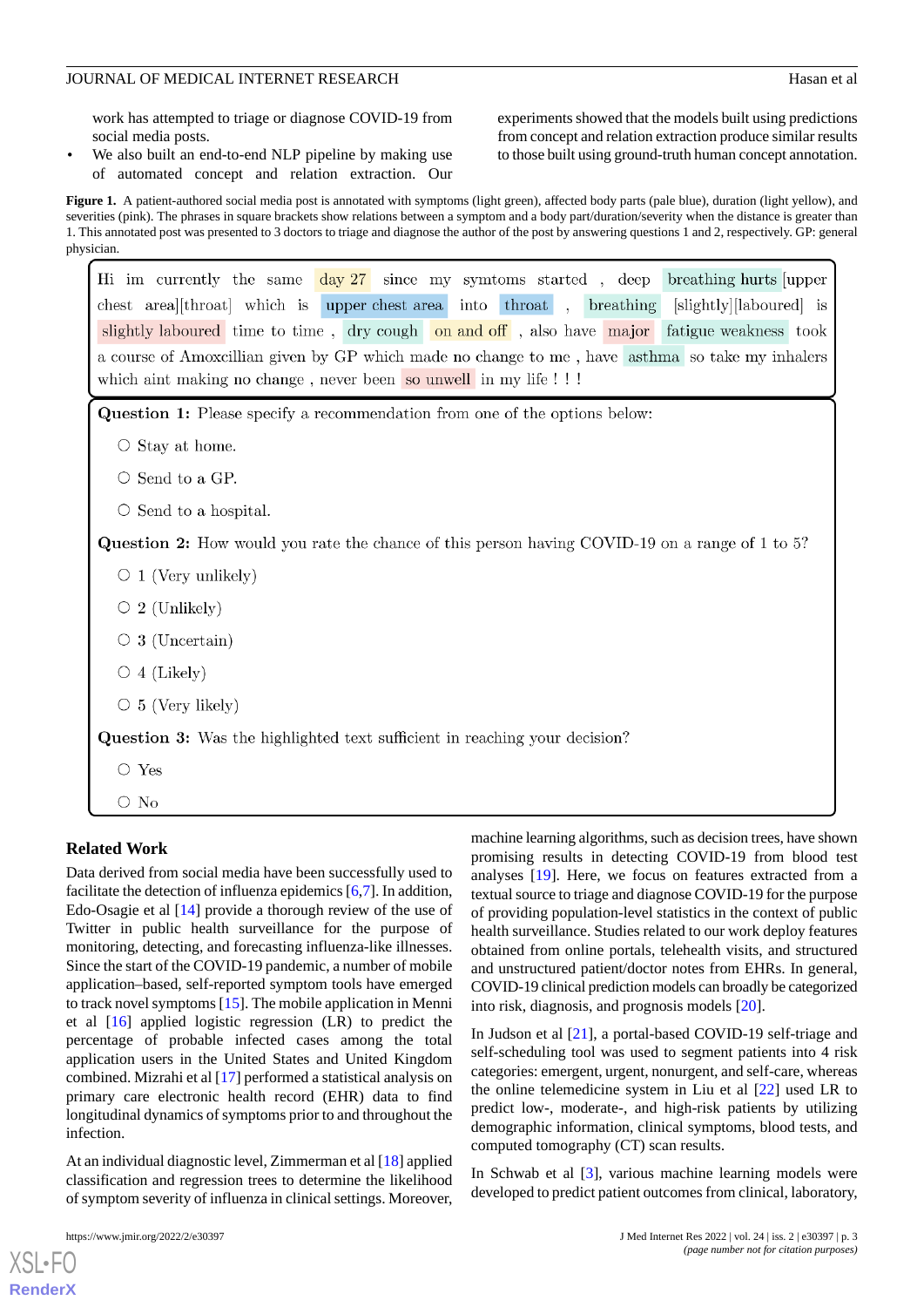and demographic features found in EHRs [[23\]](#page-13-2). The authors reported that gradient boosting (XGB), random forests, and SVMs are the best-performing models for predicting COVID-19 test results, hospital admissions, and intensive care unit admissions for positive patients, respectively. A detailed list of clinical and laboratory features can be found in Wang et al [[24\]](#page-13-3), where the authors developed predictive models for the inpatient mortality in Wuhan using an ensemble of XGB models. Similarly, in Vaid et al [[25\]](#page-13-4), mortality and critical events for patients using XGB classifiers were predicted. Finally, a critical review on various diagnostic and prognostic models of COVID-19 used in clinical settings can be found in Wynants et al [\[20](#page-12-19)].

In Wagner et al [\[26](#page-13-5)], COVID-19 symptoms from unstructured clinical notes in the EHRs of patients subjected to COVID-19 polymerase chain reaction (PCR) testing were extracted. In addition, COVID-19 SignSym [[27\]](#page-13-6) was designed to automatically extract symptoms and related attributes from free text. Furthermore, the study by López-Úbeda et al [\[28](#page-13-7)] utilized radiological text reports from lung CT scans to diagnose COVID-19. Similar to our approach, López-Úbeda et al [\[28](#page-13-7)] first extracted concepts using a popular medical ontology [\[29](#page-13-8)] and then constructed a document representation using word embeddings [[30\]](#page-13-9) and concept vectors [\[28](#page-13-7)]. However, our methodology differs from theirs with respect to the extraction of relations between concepts, and moreover, our data set, comprising posts obtained from medical social media, is more challenging to work with, since social media posts exhibit greater heterogeneity in language than radiological text reports.

<span id="page-3-0"></span>Finally, Sarker et al [\[4](#page-12-3)] published a COVID-19 symptom lexicon extracted from Twitter, which we compared our work to in the Discussion section.

# *Methods*

### **Data**

We collected social media posts discussing COVID-19 medical conditions from a forum called *Patient* [[31](#page-13-10)]. This a public forum that was created at the onset of the coronavirus outbreak in the United Kingdom. We obtained permission from the site administrator to scrape publicly available posts dated between April and June 2020. In addition, all user IDs and metadata were removed from the posts for the purpose of the study. After the posts were anonymized, and duplicates were removed, we randomly selected 500 distinct posts. The first author annotated these posts with the classes shown in [Figure 2](#page-3-0). The class labels represent symptoms and the related concepts: (1) duration; (2) intensifier, which increases the level of symptom severity; (3) severity; (4) negation, which denotes the presence or absence of the symptom or severity; and (5) affected body parts. We also annotated relations between a symptom and other concepts that exist at the sentence level. For example, the relation between a symptom and a severity concept is denoted as *(SYM, SEVERITY)*. The posts were then marked with concepts in different colors, and the relations were placed right after the symptom in square brackets, as shown in [Figure 1](#page-2-0). Each marked post was presented to the doctors using a web application, and they were asked 3 questions independently; see [Figure 1](#page-2-0). We called the doctors' answers to questions 1 and 2 as the COVID-19 symptom triage and diagnosis, respectively. Thus, for each post, we had 3 independent answers from 3 doctors, which we denoted as A, B, and C, respectively; these corresponded to the last 3 authors of the paper and were assigned randomly.

Figure 2. Frequency distribution of annotated classes/concepts from the text are shown. We have also shown the percentage of each class after discounting the OTHER labels. The average number of tokens per post was 130.17 (SD 97.83). BPOC: body part, organ, or organ component; SYM: symptoms.



### *Measurement of Agreement*

To measure the agreement between the answers (recommendations and ratings) of the 3 doctors to questions 1

[XSL](http://www.w3.org/Style/XSL)•FO **[RenderX](http://www.renderx.com/)**

and 2 of [Figure 1](#page-2-0), we first calculated the proportion of observed agreement  $(\rho_o)$ , as suggested by de Vet et al [[32\]](#page-13-11), who stipulated that Cohen  $\kappa$  is actually a measure of reliability rather than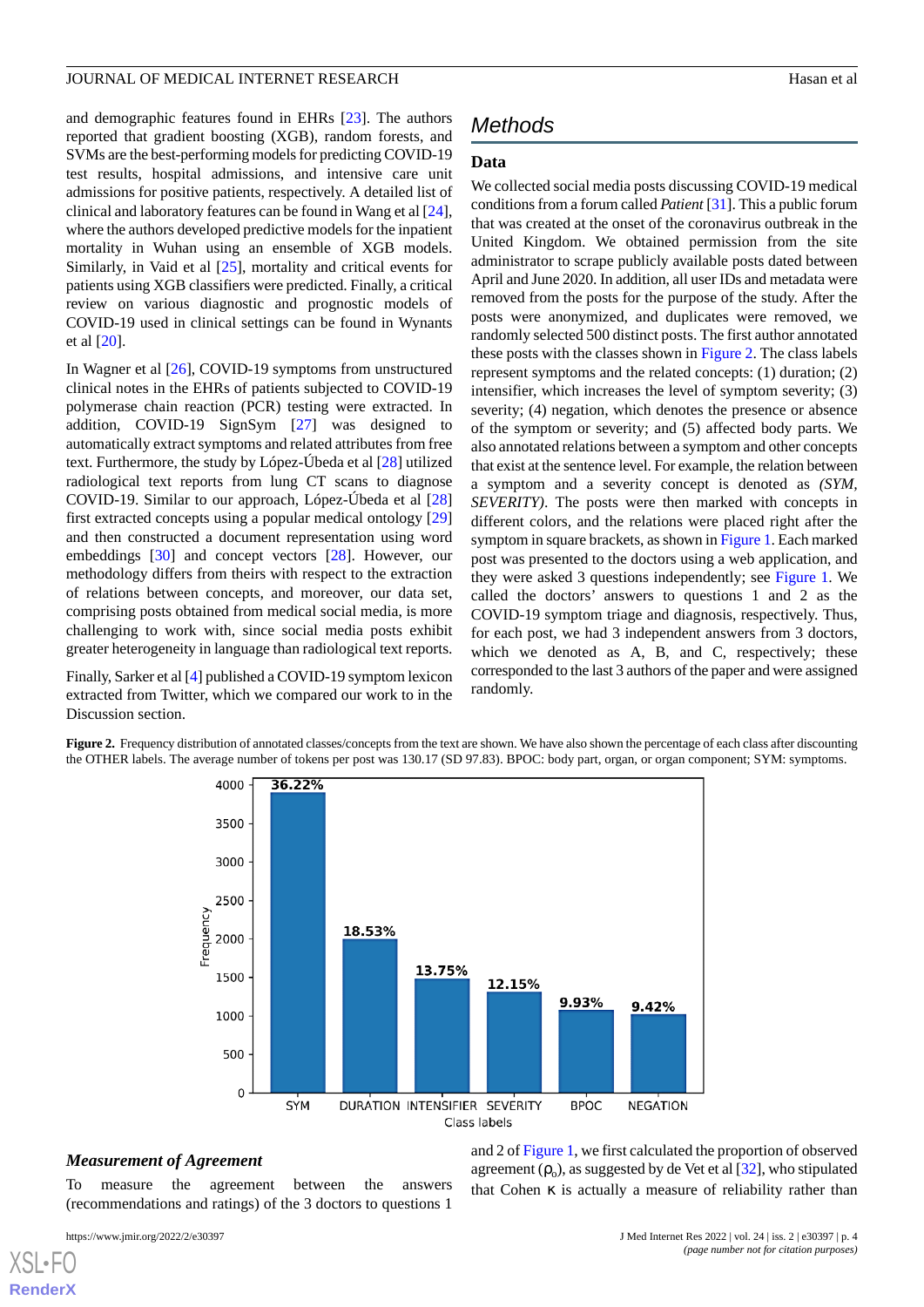agreement; we observed that  $\rho_0$  was high in all cases, as can be seen in [Table 1.](#page-4-0) We noted that the paradoxical behavior of Cohen  $\kappa$  can arise when the absolute agreement  $(\rho_o)$  is high [[33\]](#page-13-12). This may occur when there is a substantial imbalance in the marginal totals of the answers, which we observed in the answers to question 1. Consequently, in addition to Cohen κ, we deployed a common solution to this problem, called the AC1 statistic devised by Gwet and coworkers [\[34](#page-13-13),[35\]](#page-13-14).

We found that for question 1, the AC1 measure showed moderate agreement (in the middle of the moderate range) between A and B (0.55) and substantial agreement between A and C (0.72); see Landis and Koch  $[36]$  $[36]$  for the benchmark scale for the strength of agreement. For question 2, it turned out that said paradox did not occur, resulting in similar values for κ and AC1. The agreement between A and B ( $\kappa$ =0.64, AC1=0.67) and between B and C ( $\kappa$ =0.64, AC1=0.67) was substantial, while the agreement between A and C ( $\kappa$ =0.40, AC1=0.40) was on the boundary of fair and moderate; see [Table 1](#page-4-0).

It is important to note that COVID-19 is a novel virus disease, for which the doctors did not have prior experience or training before the first wave of the pandemic, and thus one would expect some difference of opinion. (We bear in mind that in our setting, the doctors can only see the posts and thus cannot interact with the patients as they would in a normal scenario.) Moreover, there are probable differences in risk tolerances between the doctors, which would lead to potentially different decisions and diagnoses.

<span id="page-4-0"></span>**Table 1.** Pairwise agreement between pairs of doctors' answers to questions 1 and 2; see [Figure 1](#page-2-0) for an example.

| Pair | Question 1 |      |      | Question 2 |      |      |
|------|------------|------|------|------------|------|------|
|      | $\rho_o$   | κ    | AC1  | $\rho_0$   | κ    | AC1  |
| AB   | 0.65       | 0.26 | 0.55 | 0.73       | 0.64 | 0.67 |
| BC   | 0.63       | 0.14 | 0.53 | 0.73       | 0.64 | 0.67 |
| AC   | 0.77       | 0.28 | 0.72 | 0.51       | 0.40 | 0.40 |

## **Problem Setting**

### *Triage Classification for Question 1*

We mapped the doctors' recommendations from question 1 to ordinal values; the options *Stay at home*, *Send to a GP*, or *Send to a hospital* were transformed to the values 1, 2, and 3, respectively. To combine recommendations from 2 or more doctors, we first took their average. This result was rounded to an integer in 1 of 2 ways: either by taking the floor or by taking the ceiling. Considering the risk attitude prevalent among medical practitioners [\[11](#page-12-10)], we categorized the ceiling of the average to be *risk averse*, denoted by, for example, AB(R-a), and the floor to be *risk tolerant*, denoted by, for example, AB(R-t). Thus, for each patient's post, we had in total 11 recommendations from 3 doctors for question 1. We constructed a hierarchical classification model for each of these recommendations, where the goal was to classify a post into 1 of the 3 options.

# *Diagnosis Classification for Question 2*

To diagnose whether a patient has COVID-19 from their post, we first estimated the probability of having the disease by normalizing the rating (ie, given a rating, r, the probability of COVID-19, *P*r(COVID|r), which we termed the *ground-truth probability* (GTP), was simply  $Pr(COVID|r) = (r - 1)/4$ .

Given our GTP estimates were discrete, we investigated 3 decision boundaries, denoted by LE, LT, and NEQ, based on a threshold value of 0.5 to classify a post as follows:

- LE: If Pr(COVID|r)≤0.5, then NO\_COVID, else COVID.
- LT: If Pr(COVID|r)<0.5, then NO\_COVID, else COVID.
- NEQ: If Pr(COVID|r)<0.5, then NO\_COVID, elseif Pr(COVID|r)>0.5, then COVID.

Note that NEQ ignores cases on the 0.5 boundary.

### **Methodology**

A schematic of our methodology to triage and diagnose patients based on their social posts is shown in [Figure 3](#page-4-1). Here, the circles denote the steps followed in the pipeline. We now detail each of these steps.

<span id="page-4-1"></span>**Figure 3.** A block diagram of the COVID-19 triage-and-diagnosis text processing pipeline. CRF: conditional random field; RB: rule based; SVM: support vector machine.

| $\mathbf{1}$<br>Concept<br>extraction<br>using CRF | $\overline{\mathbf{2}}$<br>Relation<br>extraction<br>using RB classifier | $\boldsymbol{3}$<br>Vector<br>representation<br>construction | COVID-19<br>$\rightarrow$ triage and diagnose<br>using SVM |
|----------------------------------------------------|--------------------------------------------------------------------------|--------------------------------------------------------------|------------------------------------------------------------|
|                                                    |                                                                          |                                                              |                                                            |

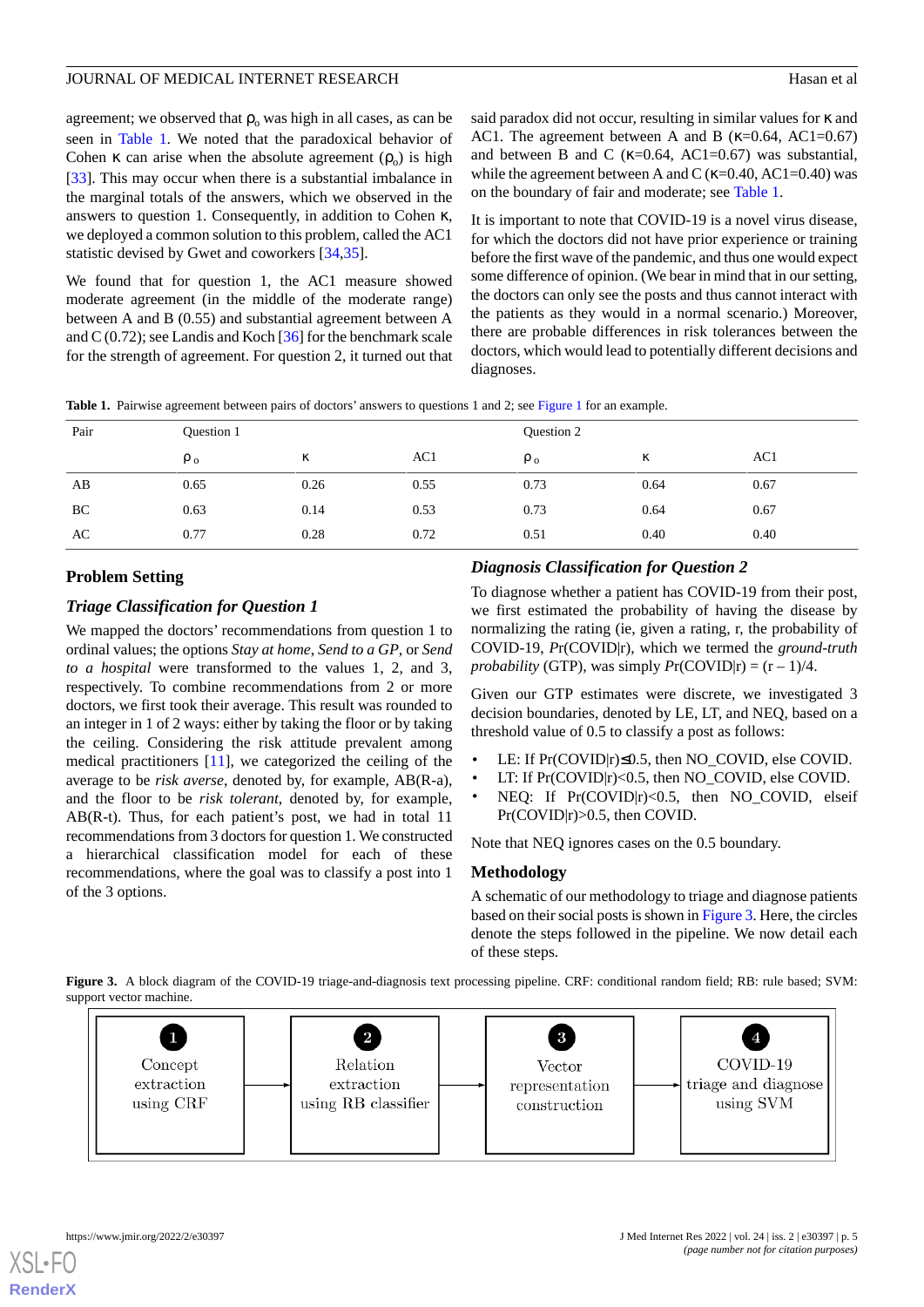### *Step 1: Concept Extraction*

In the first step, we preprocessed each patient's post by splitting it into sentences and tokens using General Architecture for Text Engineering (GATE) software's (University of Sheffield) [\[37](#page-13-16)] built-in NLP pipeline. For each token in a sentence, we built discrete features that signal whether the token is a member of 1 of the following dictionaries: (1) Symptom, (2) Severity, (3) Duration, (4) Intensifier, and (5) Negation. The dictionaries were built by analyzing the posts while annotating them. We also utilized the MetaMap system [\[29](#page-13-8)], assuming that it contains all the necessary technical terms, to map tokens to 3 useful semantic categories: *Sign or Symptom*; *Disease or Syndrome*; and *Body Part, Organ, or Organ Component*. Due to the assumption regarding medical terms, the system does not expect any new additional terms, and thus we were justified in extracting concepts and relations in preprocessing steps. The preprocessed text was then used to build a concept extraction module to recognize the classes, shown in [Figure 2,](#page-3-0) by applying a CRF [[12\]](#page-12-11). A detailed description of our CRF training methodology can be found in Hasan et al [[38\]](#page-13-17). The extracted concepts were then used for our next step to recognize the relations between concepts.

### *Step 2: Relation Extraction*

The semantic relation between a symptom and other concepts, which we formally termed *modifiers*, was resolved using an unsupervised RB classifier algorithm. We first filtered all symptom and modifier pairs from a sentence within a predefined distance and then selected the closest modifier to a symptom to construct a relation. In total, we extracted 5 kinds of relations as follows: *(SYM, SEVERITY)*, *(SYM, DURATION)*, *(SYM, BPOC)*, *(SYM, NEGATION)*, and *(SYM, ?)*—here, SYM and BPOC refer to symptoms, and body part, organ, or organ component, respectively.

The severity modifiers were mapped to a scale of 1-5; the semantic meaning of the scale was *very mild*, *mild*, *moderate*, *severe*, and *very severe*, respectively. The duration modifiers were also mapped to real values in chunks of weeks. So, for example, *10 days* was mapped to the value *1.43*.

### *Step 3: Vector Representation*

Fixed-length vector representations suitable as input for SVM classifiers were built as follows:

• *Symptom-only* vector representation: Let  $\langle S_0, S_1, \ldots, S_n \rangle$ be a vector of symptoms constructed from the symptom vocabulary; for our data set, the number of unique symptom words/phrases was n=871. To construct the vector representation for a post, we extracted the concept, *SYM*, and the relation (*SYM*, *NEGATION*) and set S<sub>i</sub> to 1, 0, or

–1 according to whether the symptom was present, not present, or negated, respectively.

• *Symptom-modifier relation vector* representation: The symptom-modifier relation vector is a much larger vector than the symptom-only vector and comprises 3 appended vectors containing (1) the absence or presence of 110 unique body parts, (2) the absence or value of a symptom duration, and (3) the absence, negation, or value or a symptom severity.

### *Step 4: Triage and Diagnosis*

We utilized SVM classification and regression models to triage and diagnose patients' posts, respectively, from the vector representations described earlier. For question 1, the recommendation from a doctor or a combination of doctors was the class label of the post; see the Problem setting subsection in the Methods section for a description. To build a binary classifier, we first combined the *Send to a GP* and *Send to a hospital* recommendations to represent a single class, *Send*. The SVM was trained to distinguish between the *Stay at home* and the *Send* options; we called this *SVM classifier 1*. Next, the posts labeled as *Stay at home* were discarded and *SVM classifier 2* was built utilizing the remaining posts to classify the *Send to a GP* and *Send to a hospital* recommendations. This resulted in a hierarchical classifier for COVID-19 triage.

For diagnosing COVID-19 cases, we deployed a variant of the SVM, called *support vector regression* (SVR) [\[9](#page-12-8)], to estimate the probability of COVID-19. We used the GTP that was derived from answers to question 2 as the dependent variable. SVR takes as input a high-dimensional feature vector, such as a symptom-only or a symptom-modifier relation vector representation, as described earlier. Classification was performed using the 3 decision functions, LE, LT, and NEQ, described previously.

# *Results*

### **Evaluation**

We evaluated the performance of the CRF and SVM classification algorithms using the standard measures of precision, recall, and macro- and microaveraged  $F_1$  scores [[39\]](#page-13-18). Macroaveraged scores were computed by considering the score independently for each class and then taking the average, while microaveraged scores were computed by considering all the classes together. As our data set was not balanced with *COVID* and *NO\_COVID* classes, as can be seen in [Figure 4](#page-6-0), and we wished to give equal weight to all instances, we reported microaveraged scores for the SVR classification. In contrast, in the case of concept extraction, the *Other* class dominated. So, in this case, we reported the macroaveraged scores for the CRF classification results.

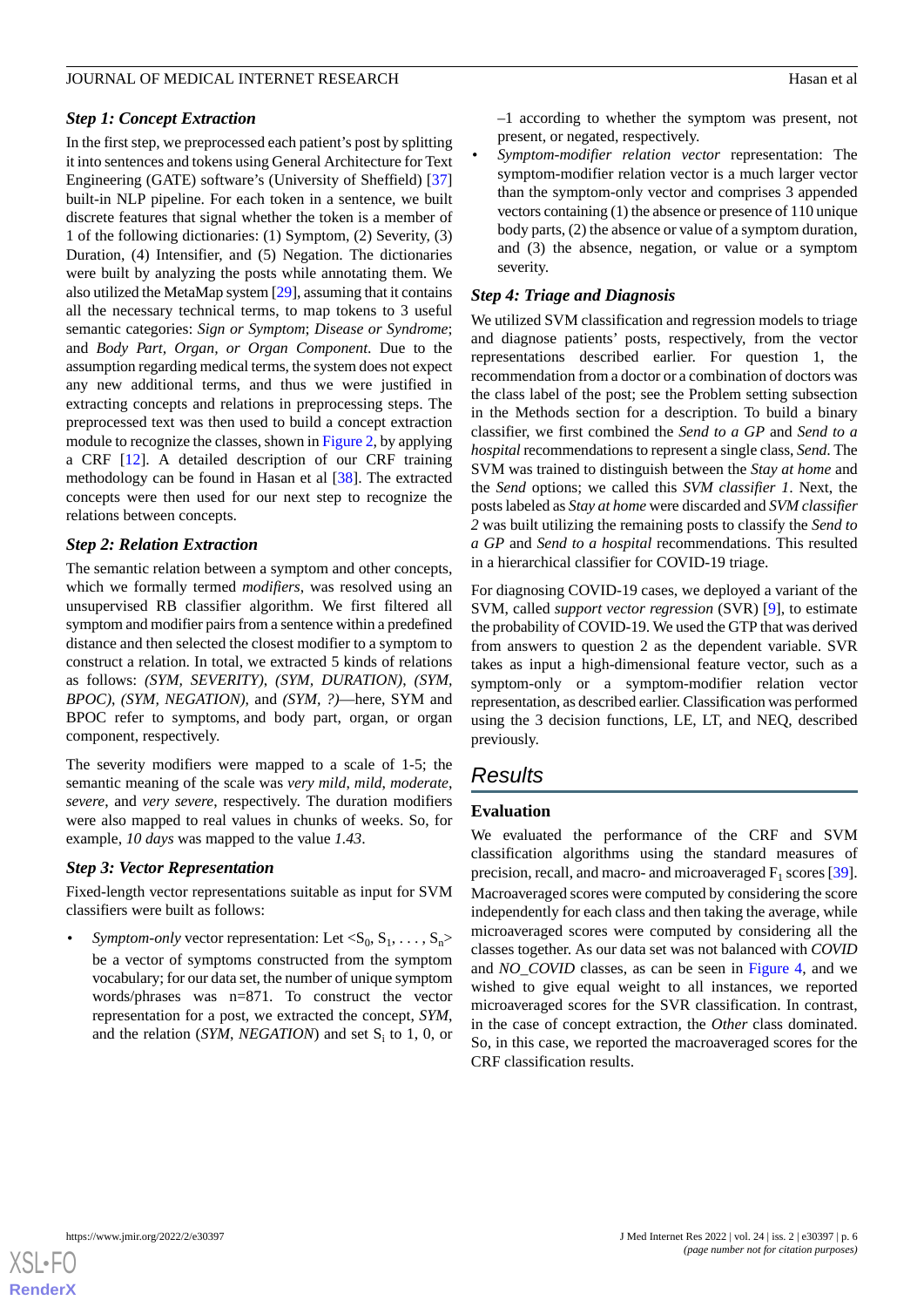<span id="page-6-0"></span>Figure 4. Support ratio of triage classes across models for question 1 classification tasks. Absolute numbers for the "Send to a hospital" class in test sets were as follows: A=10, B=12, AB(R-a)=14, AB(R-t)=5, BC(R-a)=6, AC(R-a)=5, and ABC(R-a)=9; the value for the remaining models was 0. GP: general physician.



### **Experimental Setup**

For the CRF, we reported 3-fold cross-validated macroaveraged results. Specifically, we trained each fold by a Python wrapper [[40\]](#page-13-19) for CRFsuite; see Okazaki [\[41](#page-13-20)]. For relation extraction, we ran our unsupervised RB algorithm on the 500 posts and calculated the  $F_1$  scores by varying distances considering the 2 cases with and without stop words.

We constructed SVM binary classifiers, SVM classifier 1 and SVM classifier 2, using the Python wrapper for LIBSVM [\[42](#page-13-21)] implemented in Sklearn [[43\]](#page-13-22) with both linear and Gaussian *radial basis function* (RBF) kernels [\[10](#page-12-9)]. Similarly, SVR [\[44](#page-13-23)] was implemented using LIBSVM and was built with both linear and RBF kernels. The hyperparameters (C=10 for the penalty,  $γ=0.01$  for the RBF kernel, and  $ε=0.5$  for the threshold) were discovered using a grid search [\[43](#page-13-22)].

We simulated 2 cases for COVID-19 triage and diagnosis. First SVM and SVR models were trained with the ground truth to examine the predictive performance when they are deployed as stand-alone applications. Second, when trained with the predictions from the CRF and RB classifier, they resembled an end-to-end NLP application. To obtain a comparable result, the models were always tested with the ground truth. As a measure of performance, we reported macro- and microaveraged  $F_1$ scores for SVM classifiers and SVR, respectively.

### **Evaluation Outcomes**

The concept and relation extraction phases produced excellent and good predictive performances, respectively; see [Tables 2](#page-7-0) and [3.](#page-7-1) The triage classification results from question 1 are shown in [Tables 4](#page-8-0) and [5](#page-9-0); the full enumeration can be seen in the first column. When we trained the models with the symptom-modifier vector representations from the ground truth, the results of SVM classifier 1 and SVM classifier 2 were in the range of 72%-93% and 83%-96%, respectively. The symptom-only vector representations produced results in the range of 71%-94% and 79%-95%. These results suggested that we can achieve good predictive performance for classifying *Stay at home* and *Send* and for *Send to a GP* and *Send to a*

[XSL](http://www.w3.org/Style/XSL)•FO **[RenderX](http://www.renderx.com/)**

*hospital*. In general, risk-tolerant models achieved better performance than risk-averse models. However, since in the test set, posts with the label *Send to a hospital* were missing for some models (as can be seen from [Figure 5\)](#page-9-1), we could not report them. We reported macroaveraged  $F_1$  score results since question 1 was framed as a decision problem, where weights for the classes are a priori equal. The results obtained after training with CRF predictions were in similar ranges for both representations and classifiers. This is important, because it indicated that an end-to-end NLP application is likely to produce similar predictive performance.

Regarding question 2, when we trained the models with the symptom-modifier vector representation from the ground truth, the results of COVID-19 diagnosis were in the range of 72%-87%, 61%-76%, and 74%-87% for the LE, LT, and NEQ decision functions, respectively; see [Table 6.](#page-10-0) The symptom-only vector representation produced results in the range of 70%-88%, 59%-79%, and 74%-87% for the LE, LT, and NEQ decision functions, respectively.

In general, NEQ models perform better due to the omission of borderline cases where the GTPs are exactly 0.5. The support ratios for each model for different decision functions are shown in [Figure 4.](#page-6-0) When we trained the models with the symptom-modifier vector representation from the CRF predictions, the results were in the range of 68%-86%, 64%-76%, and 73%-87% for the LE, LT, and NEQ decision functions, respectively. This indicated that for diagnosis as well as triage, an end-to-end NLP application is likely to perform similarly to stand-alone applications. Here, we reported microaveraged F<sup>1</sup> scores since, in our data set, *NO\_COVID* cases dominated; this largely resembled the natural distribution in the population, where people who tested positive for coronavirus are a relatively low percentage in the whole population, even when the prevalence of the virus is high.

Finally, we trained our models using a linear kernel but found that the RBF dominates in most of the cases; however, linear kernels are useful in finding feature importance [\[45](#page-13-24)].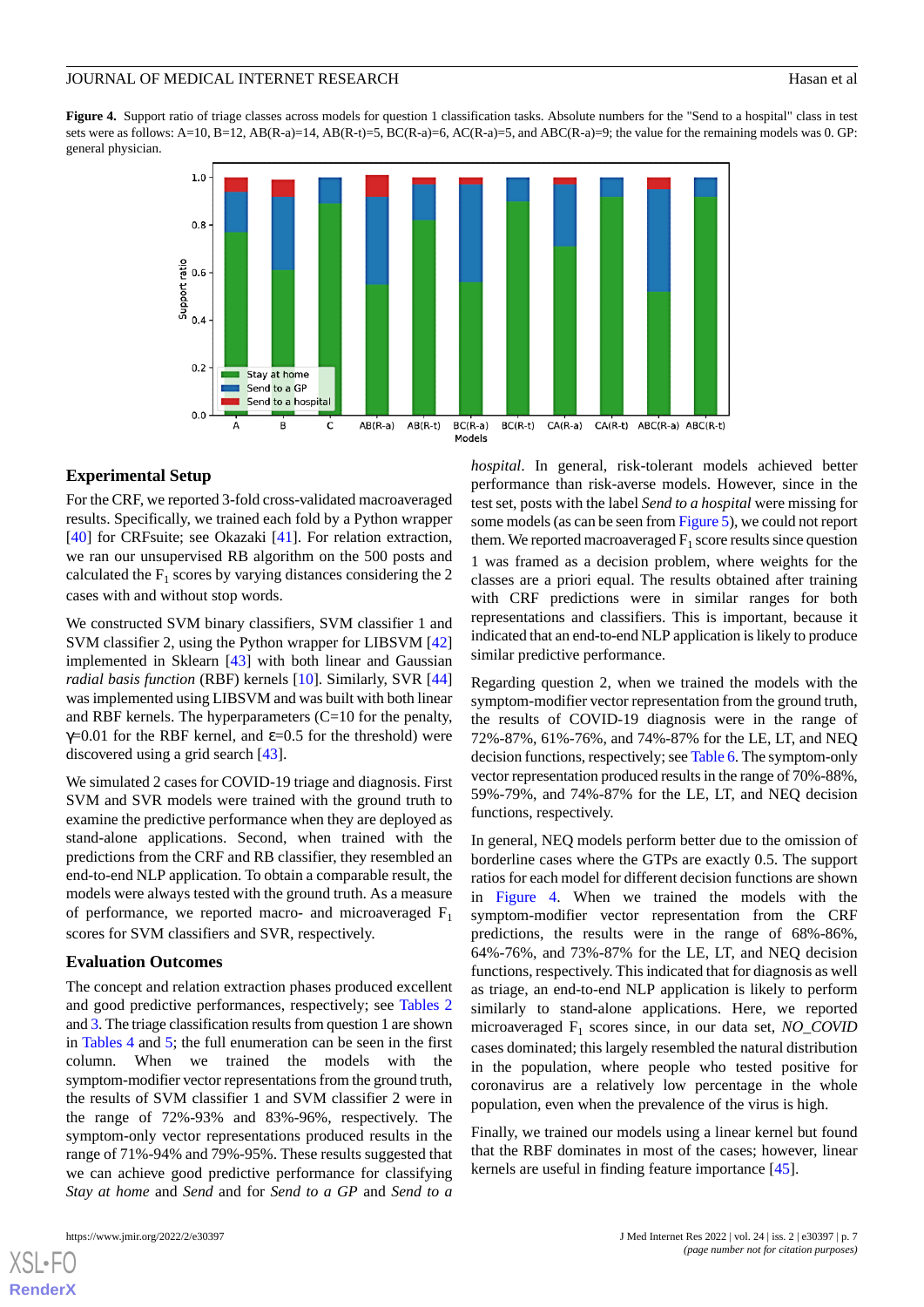# **JOURNAL OF MEDICAL INTERNET RESEARCH** Hasan et al

<span id="page-7-0"></span>Table 2. Concept extraction using CRF<sup>a</sup> on 3-fold cross-validation.

| Label              | Precision | Recall | $F_1$ score | Support                    |
|--------------------|-----------|--------|-------------|----------------------------|
| $SYM^b$            | 0.94      | 0.97   | 0.95        | 1300                       |
| <b>SEVERITY</b>    | 0.80      | 0.79   | 0.79        | 437                        |
| BPOC <sup>c</sup>  | 0.92      | 0.83   | 0.87        | 356                        |
| <b>DURATION</b>    | 0.87      | 0.91   | 0.89        | 667                        |
| <b>INTENSIFIER</b> | 0.88      | 0.97   | 0.92        | 494                        |
| <b>NEGATION</b>    | 0.83      | 0.89   | 0.86        | 338                        |
| <b>OTHER</b>       | 0.99      | 0.98   | 0.98        | 16892                      |
| Macroaverage       | 0.89      | 0.89   | 0.89        | $\overline{\phantom{a}}^d$ |

<sup>a</sup>CRF: conditional random field.

<sup>b</sup>SYM: symptoms.

<sup>c</sup>BPOC: body part, organ, or organ component.

<span id="page-7-1"></span><sup>d</sup>Not applicable.

Table 3. Relation extraction using RB<sup>a</sup> classifier results on 3-fold cross-validation.

| Distance       | With stop words |        |             | Without stop words |        |             |
|----------------|-----------------|--------|-------------|--------------------|--------|-------------|
|                | Precision       | Recall | $F_1$ score | Precision          | Recall | $F_1$ score |
| 2              | 0.74            | 0.63   | 0.68        | 0.74               | 0.64   | 0.69        |
| 3              | 0.75            | 0.67   | 0.71        | 0.75               | 0.67   | 0.71        |
| $\overline{4}$ | 0.75            | 0.69   | 0.72        | 0.75               | 0.69   | 0.72        |
| 5              | 0.75            | 0.71   | 0.73        | 0.74               | 0.71   | 0.73        |
| 6              | 0.74            | 0.72   | 0.73        | 0.74               | 0.72   | 0.73        |
| 7              | 0.73            | 0.73   | 0.73        | 0.73               | 0.73   | 0.73        |

<sup>a</sup>RB: rule based.

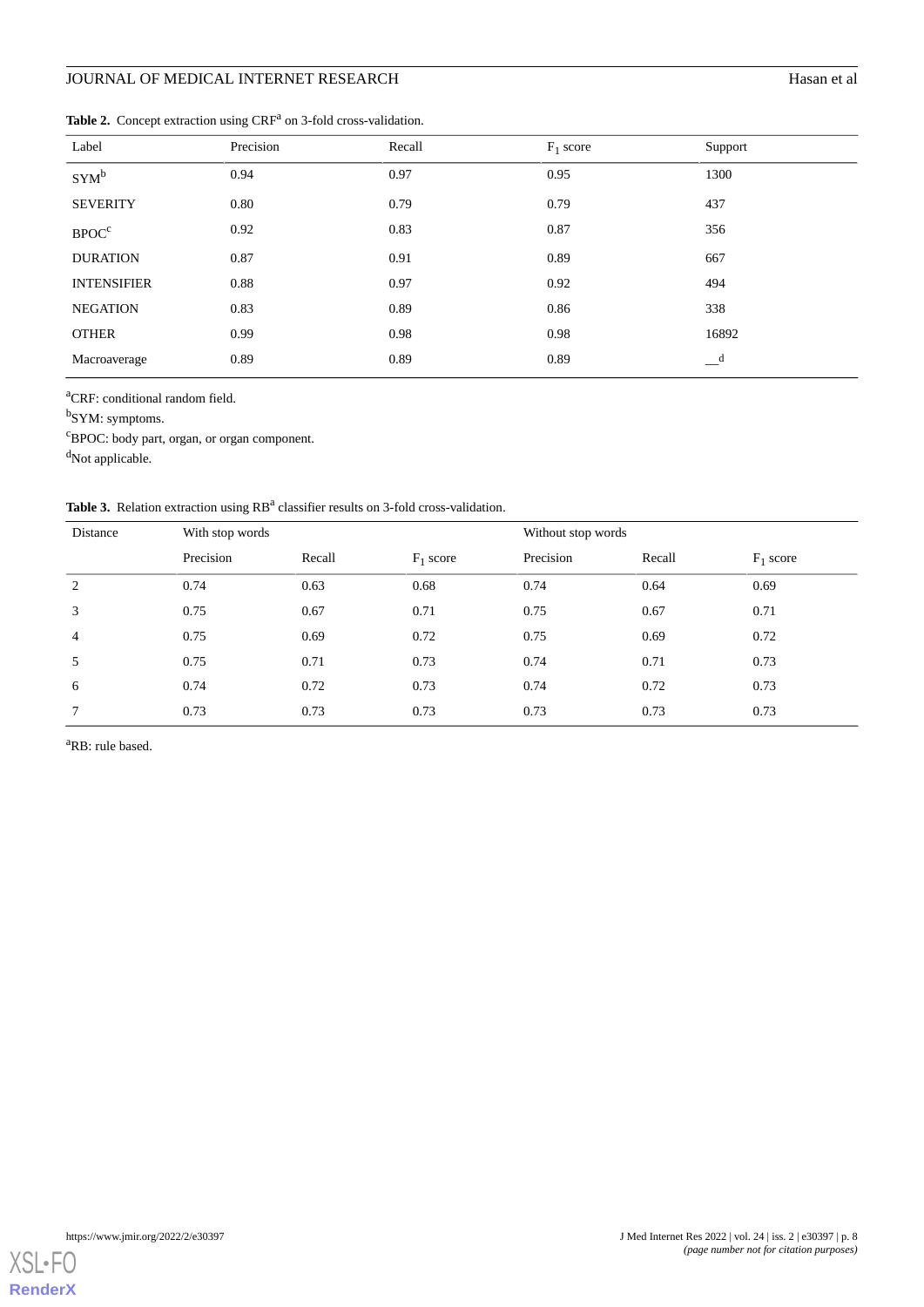# **JOURNAL OF MEDICAL INTERNET RESEARCH** Hasan et al

<span id="page-8-0"></span>Table 4. Question 1: hierarchical classification results for the RBF<sup>a</sup> kernel using the symptom-modifier relation vector.

| Model                                       |           | SVM <sup>b</sup> classifier 1 |             | SVM classifier 2 |                          |             |
|---------------------------------------------|-----------|-------------------------------|-------------|------------------|--------------------------|-------------|
|                                             | Precision | Recall                        | $F_1$ score | Precision        | Recall                   | $F_1$ score |
| Trained on the ground truth                 |           |                               |             |                  |                          |             |
| $\mathbf A$                                 | 0.82      | 0.91                          | 0.86        | 0.73             | 0.95                     | 0.83        |
| $\, {\bf B}$                                | 0.73      | 0.77                          | 0.75        | 0.81             | 0.99                     | 0.89        |
| $\mathsf C$                                 | 0.85      | 0.98                          | 0.91        | $\mathbf{C}$     |                          |             |
| $AB(R-a)$                                   | $0.70\,$  | 0.75                          | 0.72        | $0.80\,$         | 0.96                     | 0.88        |
| $AB(R-t)$                                   | 0.84      | 0.96                          | 0.89        | 0.85             | 1.00                     | 0.92        |
| $BC(R-a)$                                   | 0.72      | 0.75                          | 0.73        | 0.92             | 1.00                     | 0.96        |
| $BC(R-t)$                                   | 0.86      | 0.99                          | 0.92        |                  |                          |             |
| $AC(R-a)$                                   | 0.79      | 0.87                          | 0.83        | 0.89             | 1.00                     | 0.94        |
| $AC(R-t)$                                   | 0.88      | 0.98                          | 0.93        |                  |                          |             |
| $ABC(R-a)$                                  | 0.70      | 0.76                          | 0.73        | 0.89             | 0.99                     | 0.93        |
| $ABC(R-t)$                                  | 0.88      | 0.99                          | 0.93        |                  |                          |             |
| Trained on the CRF <sup>d</sup> predictions |           |                               |             |                  |                          |             |
| $\mathbf{A}$                                | 0.81      | 0.89                          | 0.85        | 0.72             | 0.91                     | 0.80        |
| B                                           | 0.74      | 0.74                          | 0.74        | 0.81             | 0.99                     | 0.89        |
| $\mathbf C$                                 | 0.85      | 0.96                          | 0.90        |                  | $\overline{\phantom{0}}$ |             |
| $AB(R-a)$                                   | 0.73      | 0.71                          | 0.71        | 0.81             | 0.96                     | 0.88        |
| $AB(R-t)$                                   | 0.84      | 0.94                          | 0.88        | 0.84             | 1.00                     | 0.92        |
| $BC(R-a)$                                   | 0.74      | 0.71                          | 0.72        | 0.92             | 1.00                     | 0.96        |
| $BC(R-t)$                                   | 0.88      | 0.98                          | 0.93        |                  |                          |             |
| $AC(R-a)$                                   | 0.81      | 0.85                          | 0.83        | 0.89             | 1.00                     | 0.94        |
| $AC(R-t)$                                   | $0.88\,$  | $0.98\,$                      | 0.93        |                  |                          |             |
| $ABC(R-a)$                                  | 0.72      | 0.72                          | 0.72        | 0.89             | 1.00                     | 0.94        |
| $ABC(R-t)$                                  | 0.89      | 0.98                          | 0.93        |                  |                          |             |

<sup>a</sup>RBF: radial basis function.

<sup>b</sup>SVM: support vector machine.

<sup>c</sup>Not applicable.

<sup>d</sup>CRF: conditional random field.

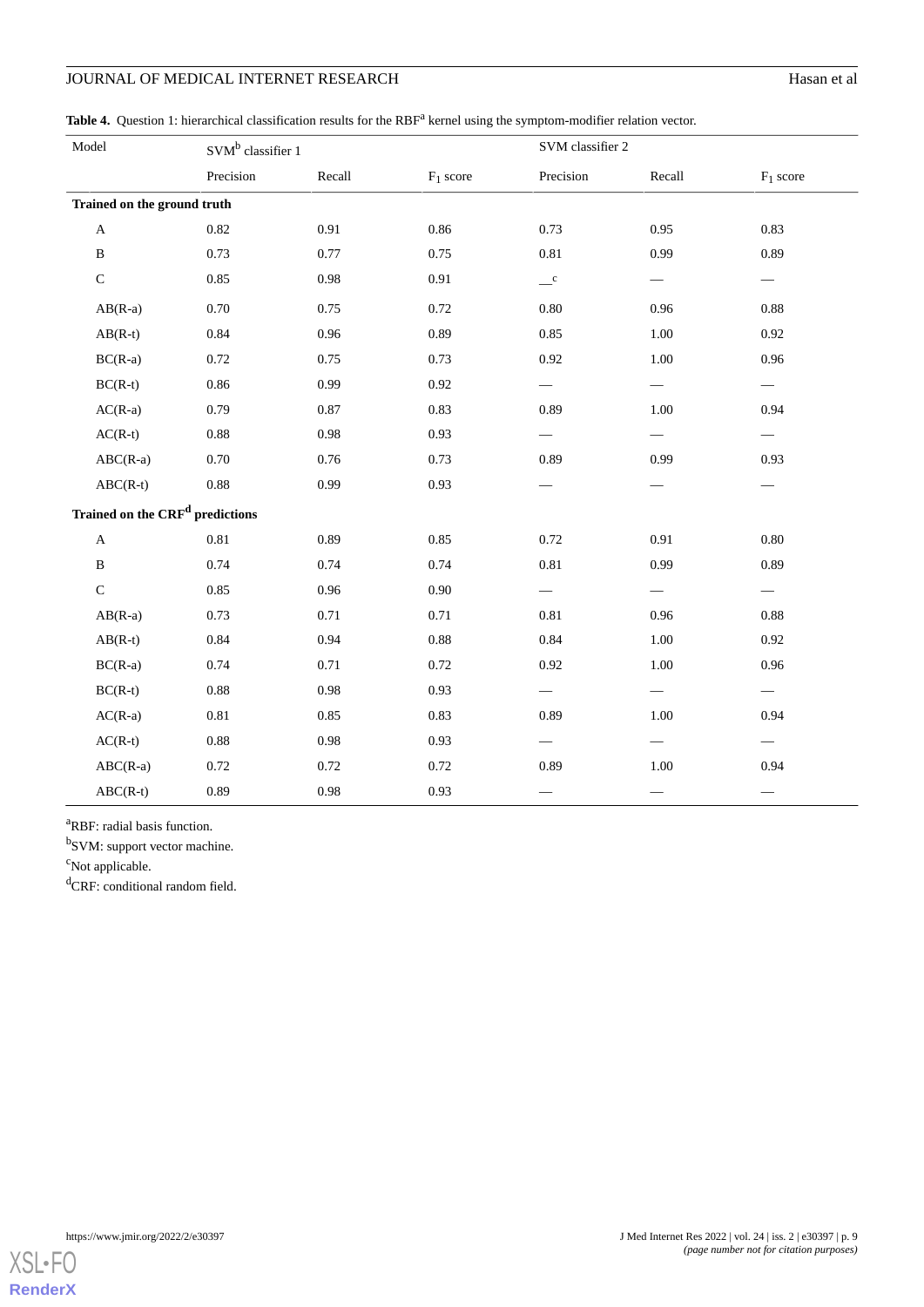## JOURNAL OF MEDICAL INTERNET RESEARCH Hasan et al.

<span id="page-9-0"></span>Table 5. Question 1: hierarchical classification results for the RBF<sup>a</sup> kernel using the symptom-only vector.

| Model                                       | SVM <sup>b</sup> classifier 1 |          |             | SVM classifier 2 |                          |             |
|---------------------------------------------|-------------------------------|----------|-------------|------------------|--------------------------|-------------|
|                                             | Precision                     | Recall   | $F_1$ score | Precision        | Recall                   | $F_1$ score |
| Trained on the ground truth                 |                               |          |             |                  |                          |             |
| $\mathbf A$                                 | 0.83                          | 0.91     | 0.87        | 0.74             | 0.85                     | 0.79        |
| $\, {\bf B}$                                | 0.71                          | 0.81     | 0.76        | 0.81             | 0.98                     | 0.89        |
| $\mathsf C$                                 | 0.87                          | 0.97     | $0.92\,$    | $\mathbf{C}$     | $\overline{\phantom{0}}$ |             |
| $AB(R-a)$                                   | 0.69                          | 0.75     | 0.72        | 0.83             | 0.96                     | 0.89        |
| $AB(R-t)$                                   | 0.85                          | 0.94     | 0.89        | 0.85             | 1.00                     | 0.92        |
| $BC(R-a)$                                   | 0.71                          | 0.79     | 0.75        | 0.92             | 0.99                     | 0.95        |
| $BC(R-t)$                                   | $0.88\,$                      | 0.98     | 0.93        |                  |                          |             |
| $AC(R-a)$                                   | $0.80\,$                      | 0.86     | 0.83        | 0.89             | $1.00\,$                 | 0.94        |
| $AC(R-t)$                                   | 0.90                          | 0.98     | 0.94        |                  |                          |             |
| $ABC(R-a)$                                  | $0.68\,$                      | 0.74     | 0.71        | 0.90             | $1.00\,$                 | 0.95        |
| $ABC(R-t)$                                  | 0.90                          | 0.98     | 0.94        |                  |                          |             |
| Trained on the CRF <sup>d</sup> predictions |                               |          |             |                  |                          |             |
| $\mathbf A$                                 | 0.84                          | 0.89     | 0.87        | 0.74             | 0.82                     | 0.78        |
| $\, {\bf B}$                                | 0.74                          | 0.79     | 0.77        | 0.82             | 0.98                     | 0.89        |
| $\mathsf{C}$                                | 0.86                          | 0.95     | 0.90        |                  |                          |             |
| $AB(R-a)$                                   | 0.72                          | 0.76     | 0.73        | 0.83             | 0.92                     | 0.87        |
| $AB(R-t)$                                   | 0.87                          | 0.93     | 0.90        | 0.84             | 0.98                     | 0.90        |
| $BC(R-a)$                                   | 0.72                          | 0.78     | 0.75        | 0.92             | 0.99                     | 0.95        |
| $BC(R-t)$                                   | 0.87                          | 0.97     | 0.92        |                  |                          |             |
| $AC(R-a)$                                   | $0.80\,$                      | $0.86\,$ | 0.83        | 0.89             | $1.00\,$                 | 0.94        |
| $AC(R-t)$                                   | 0.89                          | 0.95     | 0.92        |                  |                          |             |
| $ABC(R-a)$                                  | 0.71                          | 0.76     | 0.73        | 0.89             | 0.99                     | 0.93        |
| $ABC(R-t)$                                  | $0.90\,$                      | 0.95     | 0.92        |                  |                          |             |

<span id="page-9-1"></span><sup>a</sup>RBF: radial basis function.

<sup>b</sup>SVM: support vector machine.

<sup>c</sup>Not applicable.

<sup>d</sup>CRF: conditional random field.

**Figure 5.** Support ratio of diagnosis classes across models and 3 decision functions for question 2 classification tasks.





**[RenderX](http://www.renderx.com/)**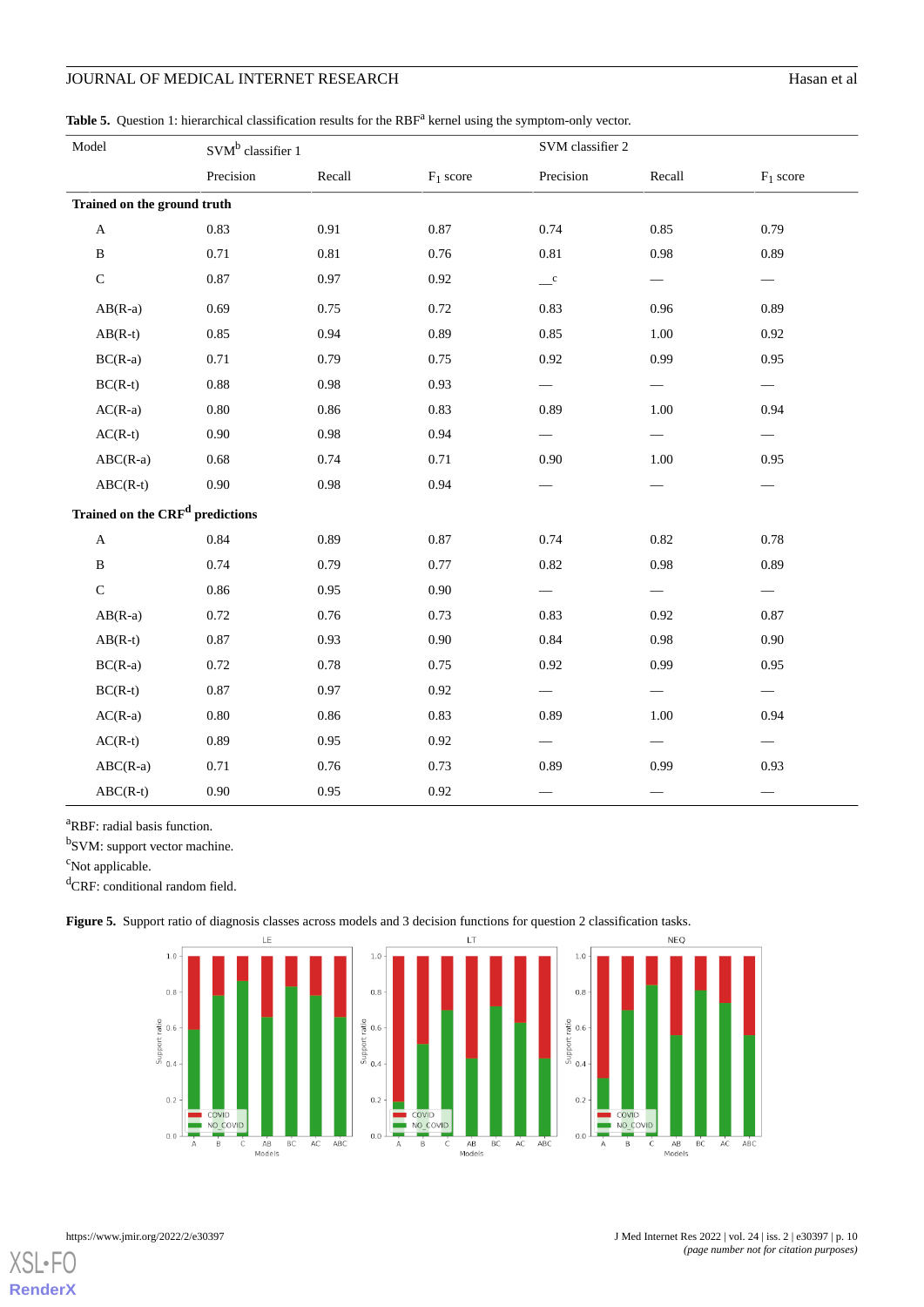<span id="page-10-0"></span>**Table 6.** Question 2: microaveraged F<sub>1</sub> score results for different models and decision functions. Here, A, B, and C are 3 medical doctors (abbreviated as Dr) who took part in the experiment.

| Model                       |                                             | Symptom-modifier vector |            | Symptom-only vector |                            |            |
|-----------------------------|---------------------------------------------|-------------------------|------------|---------------------|----------------------------|------------|
|                             | LE                                          | LT                      | <b>NEQ</b> | LE                  | $\mathop{\rm LT}\nolimits$ | <b>NEQ</b> |
| Trained on the ground truth |                                             |                         |            |                     |                            |            |
| $\boldsymbol{\mathsf{A}}$   | 0.72                                        | 0.61                    | 0.78       | 0.70                | 0.59                       | 0.74       |
| B                           | 0.78                                        | 0.61                    | 0.76       | 0.78                | 0.62                       | 0.77       |
| $\mathbf C$                 | 0.87                                        | 0.75                    | 0.87       | 0.88                | 0.75                       | 0.87       |
| $\mathbf{A}\mathbf{B}$      | 0.72                                        | 0.66                    | 0.74       | 0.74                | 0.65                       | 0.75       |
| BC                          | 0.84                                        | 0.76                    | 0.84       | 0.85                | 0.79                       | 0.86       |
| $\mathbf{A}\mathbf{C}$      | 0.81                                        | 0.73                    | $0.81\,$   | 0.83                | 0.74                       | 0.83       |
| $\rm ABC$                   | 0.74                                        | 0.67                    | 0.76       | 0.75                | 0.67                       | 0.77       |
|                             | Trained on the CRF <sup>a</sup> predictions |                         |            |                     |                            |            |
| $\mathbf{A}$                | $0.68\,$                                    | 0.64                    | 0.76       | 0.50                | 0.79                       | 0.74       |
| B                           | 0.76                                        | 0.64                    | 0.77       | 0.78                | 0.57                       | 0.74       |
| $\mathsf{C}$                | 0.86                                        | 0.75                    | 0.87       | 0.87                | 0.74                       | 0.86       |
| $\mathbf{A}\mathbf{B}$      | 0.70                                        | 0.65                    | 0.73       | 0.71                | 0.66                       | 0.74       |
| BC                          | 0.83                                        | 0.76                    | 0.83       | 0.85                | 0.78                       | 0.86       |
| $\mathbf{A}\mathbf{C}$      | 0.80                                        | 0.74                    | 0.82       | 0.80                | 0.73                       | 0.81       |
| ABC                         | 0.72                                        | 0.69                    | 0.76       | 0.74                | 0.69                       | 0.77       |

<sup>a</sup>CRF: conditional random field.

### *Discussion*

### **Principal Findings**

This study demonstrates the potential to triage and diagnose COVID-19 patients from their social media posts. We presented a proof-of-concept system to predict a patient's health state by building machine learning models from their narrative. The models were trained in 2 ways: using (1) ground-truth labels and (2) predictions obtained from the NLP pipeline. Trained models are always tested on ground-truth labels. We obtained good performances in both cases, which indicates that an automated NLP pipeline could be used to triage and diagnose patients from their narrative; see the Evaluation Outcomes subsection in the Results section. In general, health professionals and researchers could deploys triage models to determine the severity of COVID-19 cases in the population and diagnostic models to gauge the prevalence of the pandemic.

### **Comparison With Prior Work**

To quantify the important predictive features in the training set, we experimented with COVID-19 diagnosis using linear kernel SVR regression. More specifically, we used the symptom-only vector representation constructed from the ground truth. We summed feature weights for each  $S_i$  in  $\langle S_0, S_1, \ldots, S_n \rangle$  from the 7 models and the 3 decision functions; see the Methods section. The features were then mapped to the categories found in the Twitter COVID-19 lexicon complied by Sarker et al [[4\]](#page-12-3). The top 5 important features in our data set were *cough*, *anosmia/agusia*, *dyspnea*, *pyrexia*, and *fatigue*. Mizrahi et al

[[17\]](#page-12-16) quoted 4 of these symptoms as the most prevalent coronavirus symptoms, strongly correlating with our findings.

To compare our importance ranking with that of Sarker et al's [[4\]](#page-12-3) frequent categories, we compiled the corresponding frequencies of our 5 most important symptoms. Normalized weights and frequencies were then plotted in [Figure 6.](#page-11-0) The top-left stacked bar chart compares our 5 most important features with Sarker et al's [\[4](#page-12-3)] frequencies. Cough was the most important symptom from our data set, where it was the second-most frequent. Anosmia/ageusia ranked second in our importance list, while it was seventh in the most frequent list. Pyrexia came first and fourth in both the frequent and importance lists, respectively.

The top-right chart in [Figure 6](#page-11-0) shows a comparison between Sarker et al's [\[4](#page-12-3)] frequency ranking and our importance ranking. Here, we selected the top 5 most frequent symptoms from Sarker et al's [\[4](#page-12-3)] frequency list and normalized them. These are *pyrexia*, *cough*, *body ache*, *fatigue*, and *headache*. We took the corresponding importance weights of these symptoms and plotted them in a stacked bar chart. Here, headache ranked 22<sup>nd</sup> in our importance ranking, while it was  $5<sup>th</sup>$  in the frequency ranking. We found a large difference between the 2 rankings, implying that the top-most frequent symptoms are not necessarily the most important ones.

Next, we compared our most important feature weights with our data set's frequency ranking using the methods described earlier. From the bottom-left stacked bar chart of [Figure 6,](#page-11-0) we observed that anosmia/ageusia were relatively low in order in

```
XSL•FO
RenderX
```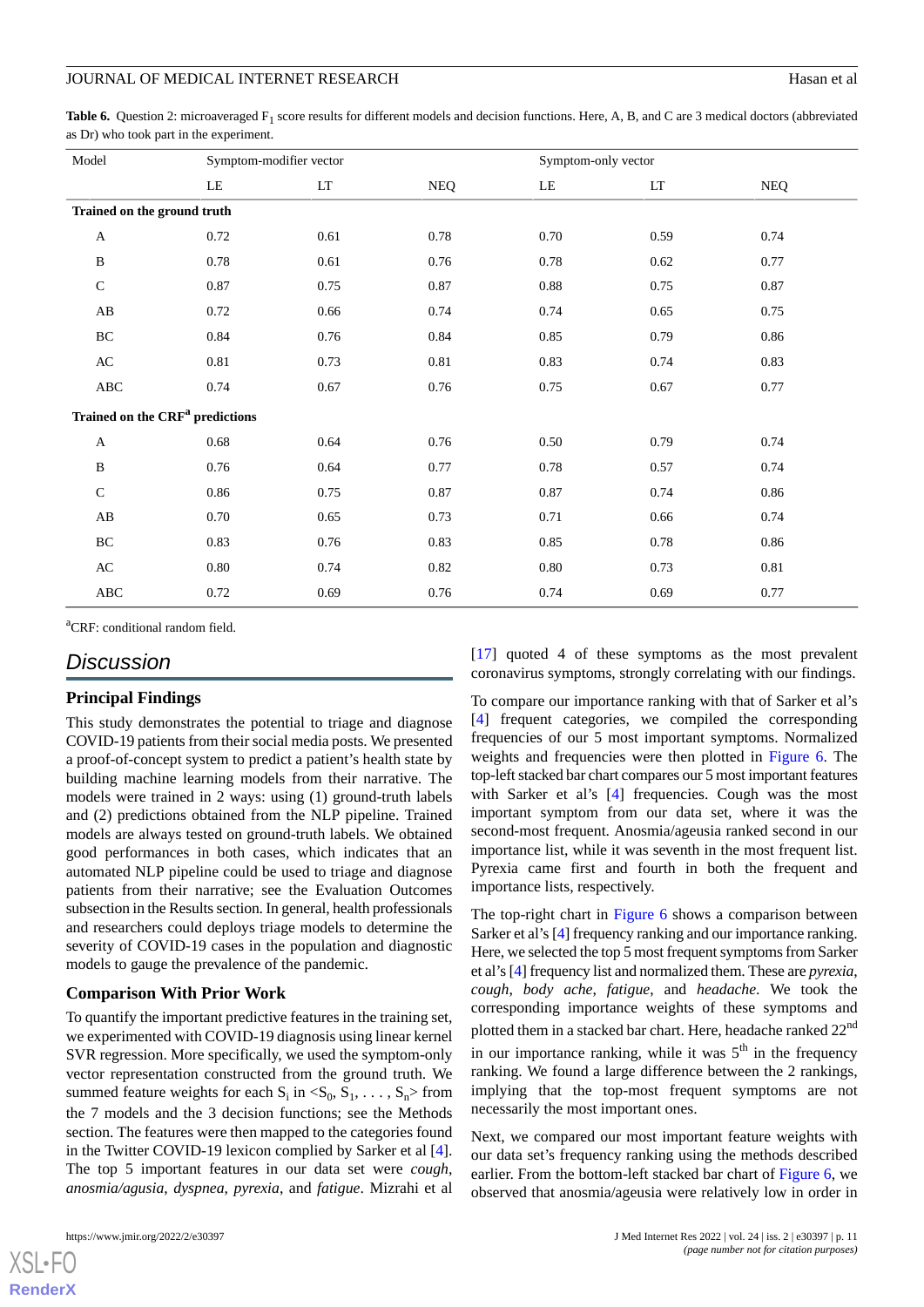the frequency ranking (ie,  $11<sup>th</sup>$ ). As in Sarker et al's [\[4](#page-12-3)] ranking, cough came second in our data set's frequency ranking.

rankings for the corresponding symptoms. We observed that anxiety ranked  $4<sup>th</sup>$  in the frequency list, while it was low (ie,  $23<sup>rd</sup>$ ) in the importance ranking.

Finally, the bottom-right chart in [Figure 6](#page-11-0) refers to the comparison between our data set's frequency and importance

<span id="page-11-0"></span>**Figure 6.** Feature comparison between our most important features and Sarker et al's [[4](#page-12-3)] most frequent symptoms (top row) and between our most important features and our most frequent symptoms (bottom row). The feature importance rankings are obtained from an SVM linear kernel using the symptom-only vector representation. SVM: support vector machine.









### **Limitations**

It is worth reiterating that social media posts, which are known to be noisy, are not on a par with the consultation that a patient would have with a doctor. We stress that the aim of this study is to extract useful information at a population level, rather than to provide an actionable decision for an individual via social media posts. Our manually annotated data set has 2 main limitations. First, having only 3 experts limited the quality of our labeling, although we deem this study to be a proof of concept. A larger number of experts, including more senior doctors, would be beneficial in a follow-up study. The robustness of our results could be further improved by both increasing the size of our data set and introducing posts from several alternate sources. Given that the posts come from social media, it is not clear whether the results could be used as such in a diagnostic system, without combining them with actual

[XSL](http://www.w3.org/Style/XSL)•FO **[RenderX](http://www.renderx.com/)**

consultations. However, it is worth noting that medical social media, such as the posts we used herein, may uncover novel information regarding COVID-19.

### **Conclusion**

The coronavirus pandemic has drawn a spotlight on the need to develop automated processes to provide additional information to researchers, health professionals, and decision makers. Medical social media comprises a rich resource of timely information that could fit this purpose. We have demonstrated that it is possible to take an approach that aims at the detection of COVID-19 using an automated triage and diagnosis system in order to augment public health surveillance systems, despite the heterogeneous nature of typical social media posts. The outputs from such an approach could be used to indicate the severity and estimate the prevalence of the disease in the population.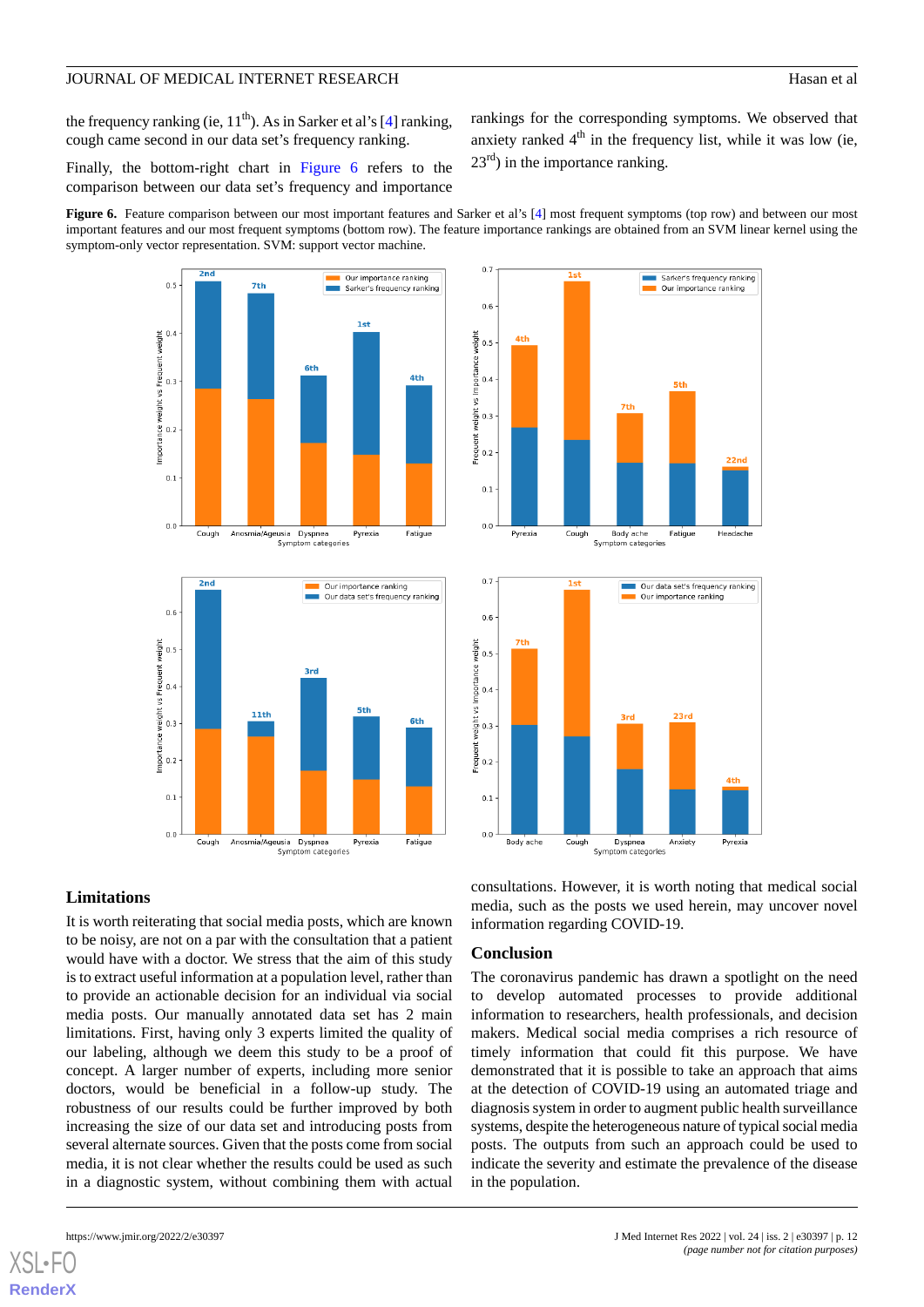# **Authors' Contributions**

All authors were involved in the design of the work. The first author wrote the code. The first 3 authors drafted the paper, and all authors critically revised the article.

### **Conflicts of Interest**

None declared.

# <span id="page-12-0"></span>**References**

- <span id="page-12-1"></span>1. Overview: Coronavirus (COVID-19). URL: [https://web.archive.org/web/20200316223405/https://www.nhs.uk/conditions/](https://web.archive.org/web/20200316223405/https://www.nhs.uk/conditions/coronavirus-covid-19/) [coronavirus-covid-19/](https://web.archive.org/web/20200316223405/https://www.nhs.uk/conditions/coronavirus-covid-19/) [accessed 2021-07-07]
- <span id="page-12-2"></span>2. Obeid JS, Davis M, Turner M, Meystre SM, Heider PM, O'Bryan EC, et al. An artificial intelligence approach to COVID-19 infection risk assessment in virtual visits: a case report. J Am Med Inform Assoc 2020 Aug 01;27(8):1321-1325 [\[FREE](http://europepmc.org/abstract/MED/32449766) [Full text\]](http://europepmc.org/abstract/MED/32449766) [doi: [10.1093/jamia/ocaa105\]](http://dx.doi.org/10.1093/jamia/ocaa105) [Medline: [32449766\]](http://www.ncbi.nlm.nih.gov/entrez/query.fcgi?cmd=Retrieve&db=PubMed&list_uids=32449766&dopt=Abstract)
- <span id="page-12-3"></span>3. Schwab P, DuMont Schütte A, Dietz B, Bauer S. Clinical predictive models for COVID-19: systematic study. J Med Internet Res 2020 Oct 06;22(10):e21439 [[FREE Full text](https://www.jmir.org/2020/10/e21439/)] [doi: [10.2196/21439\]](http://dx.doi.org/10.2196/21439) [Medline: [32976111\]](http://www.ncbi.nlm.nih.gov/entrez/query.fcgi?cmd=Retrieve&db=PubMed&list_uids=32976111&dopt=Abstract)
- <span id="page-12-4"></span>4. Sarker A, Lakamana S, Hogg-Bremer W, Xie A, Al-Garadi MA, Yang Y. Self-reported COVID-19 symptoms on Twitter: an analysis and a research resource. J Am Med Inform Assoc 2020 Aug 01;27(8):1310-1315 [\[FREE Full text\]](http://europepmc.org/abstract/MED/32620975) [doi: [10.1093/jamia/ocaa116](http://dx.doi.org/10.1093/jamia/ocaa116)] [Medline: [32620975\]](http://www.ncbi.nlm.nih.gov/entrez/query.fcgi?cmd=Retrieve&db=PubMed&list_uids=32620975&dopt=Abstract)
- <span id="page-12-5"></span>5. Qin L, Sun Q, Wang Y, Wu K, Chen M, Shia B, et al. Prediction of number of cases of 2019 novel coronavirus (COVID-19) using social media search index. Int J Environ Res Public Health 2020 Mar 31;17(7):2365 [\[FREE Full text\]](https://www.mdpi.com/resolver?pii=ijerph17072365) [doi: [10.3390/ijerph17072365](http://dx.doi.org/10.3390/ijerph17072365)] [Medline: [32244425\]](http://www.ncbi.nlm.nih.gov/entrez/query.fcgi?cmd=Retrieve&db=PubMed&list_uids=32244425&dopt=Abstract)
- <span id="page-12-6"></span>6. Aramaki E, Maskawa S, Morita M. Twitter catches the flu: detecting influenza epidemics using Twitter. Proc EMNLP 2011:1568-1576.
- <span id="page-12-7"></span>7. Hu H, Wang H, Wang F, Langley D, Avram A, Liu M. Prediction of influenza-like illness based on the improved artificial tree algorithm and artificial neural network. Sci Rep 2018 Mar 20;8(1):4895 [\[FREE Full text\]](https://doi.org/10.1038/s41598-018-23075-1) [doi: [10.1038/s41598-018-23075-1\]](http://dx.doi.org/10.1038/s41598-018-23075-1) [Medline: [29559649\]](http://www.ncbi.nlm.nih.gov/entrez/query.fcgi?cmd=Retrieve&db=PubMed&list_uids=29559649&dopt=Abstract)
- <span id="page-12-8"></span>8. Norman G. Likert scales, levels of measurement and the "laws" of statistics. Adv Health Sci Educ Theory Pract 2010 Dec 10;15(5):625-632. [doi: [10.1007/s10459-010-9222-y\]](http://dx.doi.org/10.1007/s10459-010-9222-y) [Medline: [20146096](http://www.ncbi.nlm.nih.gov/entrez/query.fcgi?cmd=Retrieve&db=PubMed&list_uids=20146096&dopt=Abstract)]
- <span id="page-12-10"></span><span id="page-12-9"></span>9. Drucker H, Burges C, Kaufman L, Smola A, Vapnik V. Support vector regression machines. 1996 Presented at: NIPS'96: Proceedings of the 9th International Conference on Neural Information Processing Systems. Dec Presented atth International Conference on Neural Information Processing Systems; December 1996; Denver, CO p. 2-5. [doi: [10.1109/iconip.2002.1198219\]](http://dx.doi.org/10.1109/iconip.2002.1198219)
- <span id="page-12-11"></span>10. Marsland S. Machine Learning: An Algorithmic Perspective. 2nd ed. Boca Raton, FL: Chapman & Hall/CRC; 2014.
- <span id="page-12-13"></span><span id="page-12-12"></span>11. Arrieta A, García-Prado A, González P, Pinto-Prades JL. Risk attitudes in medical decisions for others: an experimental approach. Health Econ 2017 Dec 29;26 Suppl 3:97-113. [doi: [10.1002/hec.3628\]](http://dx.doi.org/10.1002/hec.3628) [Medline: [29285873](http://www.ncbi.nlm.nih.gov/entrez/query.fcgi?cmd=Retrieve&db=PubMed&list_uids=29285873&dopt=Abstract)]
- <span id="page-12-14"></span>12. Sutton C. An introduction to conditional random fields. Found Trends Mach Learn 2012;4(4):267-373. [doi: [10.1561/2200000013\]](http://dx.doi.org/10.1561/2200000013)
- 13. Bach N, Badaskar S. A review of relation extraction. Lit Rev Lang Stat II 2007;2:15.
- <span id="page-12-15"></span>14. Edo-Osagie O, De La Iglesia B, Lake I, Edeghere O. A scoping review of the use of Twitter for public health research. Comput Biol Med 2020 Jul;122:103770 [[FREE Full text\]](http://europepmc.org/abstract/MED/32502758) [doi: [10.1016/j.compbiomed.2020.103770\]](http://dx.doi.org/10.1016/j.compbiomed.2020.103770) [Medline: [32502758](http://www.ncbi.nlm.nih.gov/entrez/query.fcgi?cmd=Retrieve&db=PubMed&list_uids=32502758&dopt=Abstract)]
- <span id="page-12-16"></span>15. Zens M, Brammertz A, Herpich J, Südkamp N, Hinterseer M. App-based tracking of self-reported COVID-19 symptoms: analysis of questionnaire data. J Med Internet Res 2020 Sep 09;22(9):e21956 [[FREE Full text](https://www.jmir.org/2020/9/e21956/)] [doi: [10.2196/21956\]](http://dx.doi.org/10.2196/21956) [Medline: [32791493](http://www.ncbi.nlm.nih.gov/entrez/query.fcgi?cmd=Retrieve&db=PubMed&list_uids=32791493&dopt=Abstract)]
- <span id="page-12-17"></span>16. Menni C, Valdes AM, Freidin MB, Sudre CH, Nguyen LH, Drew DA, et al. Real-time tracking of self-reported symptoms to predict potential COVID-19. Nat Med 2020 Jul 11;26(7):1037-1040 [[FREE Full text](http://europepmc.org/abstract/MED/32393804)] [doi: [10.1038/s41591-020-0916-2](http://dx.doi.org/10.1038/s41591-020-0916-2)] [Medline: [32393804](http://www.ncbi.nlm.nih.gov/entrez/query.fcgi?cmd=Retrieve&db=PubMed&list_uids=32393804&dopt=Abstract)]
- <span id="page-12-18"></span>17. Mizrahi B, Shilo S, Rossman H, Kalkstein N, Marcus K, Barer Y, et al. Longitudinal symptom dynamics of COVID-19 infection. Nat Commun 2020 Dec 04;11(1):6208 [\[FREE Full text\]](https://doi.org/10.1038/s41467-020-20053-y) [doi: [10.1038/s41467-020-20053-y\]](http://dx.doi.org/10.1038/s41467-020-20053-y) [Medline: [33277494\]](http://www.ncbi.nlm.nih.gov/entrez/query.fcgi?cmd=Retrieve&db=PubMed&list_uids=33277494&dopt=Abstract)
- <span id="page-12-19"></span>18. Zimmerman RK, Balasubramani GK, Nowalk MP, Eng H, Urbanski L, Jackson ML, et al. Classification and Regression Tree (CART) analysis to predict influenza in primary care patients. BMC Infect Dis 2016 Sep 22;16(1):503 [[FREE Full](https://bmcinfectdis.biomedcentral.com/articles/10.1186/s12879-016-1839-x) [text](https://bmcinfectdis.biomedcentral.com/articles/10.1186/s12879-016-1839-x)] [doi: [10.1186/s12879-016-1839-x\]](http://dx.doi.org/10.1186/s12879-016-1839-x) [Medline: [27659721](http://www.ncbi.nlm.nih.gov/entrez/query.fcgi?cmd=Retrieve&db=PubMed&list_uids=27659721&dopt=Abstract)]
- 19. Brinati D, Campagner A, Ferrari D, Locatelli M, Banfi G, Cabitza F. Detection of COVID-19 infection from routine blood exams with machine learning: a feasibility study. J Med Syst 2020 Jul 01;44(8):135 [\[FREE Full text\]](http://europepmc.org/abstract/MED/32607737) [doi: [10.1007/s10916-020-01597-4\]](http://dx.doi.org/10.1007/s10916-020-01597-4) [Medline: [32607737\]](http://www.ncbi.nlm.nih.gov/entrez/query.fcgi?cmd=Retrieve&db=PubMed&list_uids=32607737&dopt=Abstract)
- 20. Wynants L, Van Calster B, Collins GS, Riley RD, Heinze G, Schuit E, et al. Prediction models for diagnosis and prognosis of covid-19: systematic review and critical appraisal. BMJ 2020 Apr 07;369:m1328 [[FREE Full text](http://www.bmj.com/lookup/pmidlookup?view=long&pmid=32265220)] [doi: [10.1136/bmj.m1328\]](http://dx.doi.org/10.1136/bmj.m1328) [Medline: [32265220](http://www.ncbi.nlm.nih.gov/entrez/query.fcgi?cmd=Retrieve&db=PubMed&list_uids=32265220&dopt=Abstract)]

[XSL](http://www.w3.org/Style/XSL)•FO **[RenderX](http://www.renderx.com/)**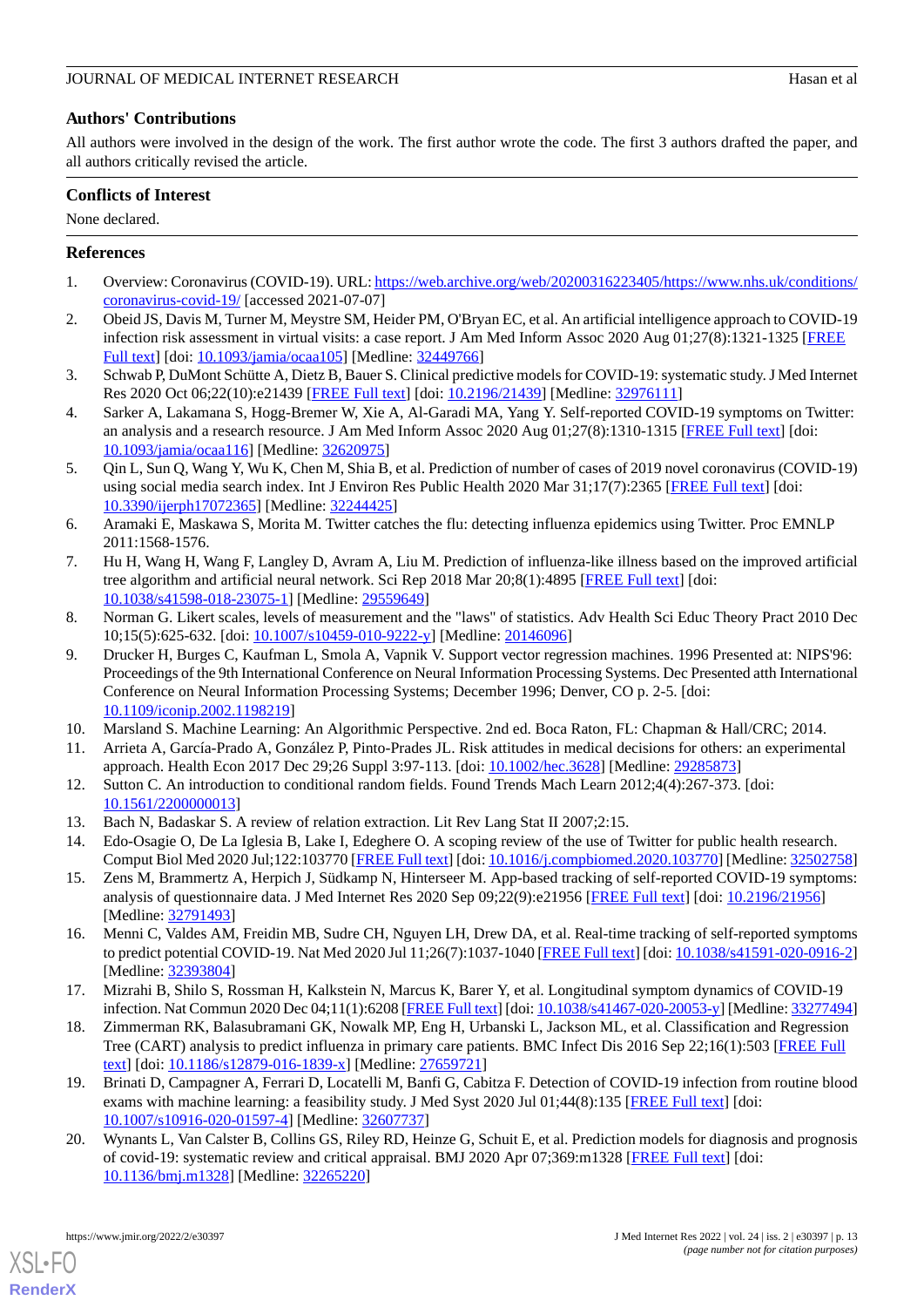- <span id="page-13-0"></span>21. Judson T, Odisho A, Neinstein A, Chao J, Williams A, Miller C, et al. Rapid design and implementation of an integrated patient self-triage and self-scheduling tool for COVID-19. J Am Med Inform Assoc 2020 Jun 01;27(6):860-866 [[FREE](http://europepmc.org/abstract/MED/32267928) [Full text\]](http://europepmc.org/abstract/MED/32267928) [doi: [10.1093/jamia/ocaa051\]](http://dx.doi.org/10.1093/jamia/ocaa051) [Medline: [32267928\]](http://www.ncbi.nlm.nih.gov/entrez/query.fcgi?cmd=Retrieve&db=PubMed&list_uids=32267928&dopt=Abstract)
- <span id="page-13-1"></span>22. Liu Y, Wang Z, Ren J, Tian Y, Zhou M, Zhou T, et al. A COVID-19 risk assessment decision support system for general practitioners: design and development study. J Med Internet Res 2020 Jun 29;22(6):e19786 [[FREE Full text](https://www.jmir.org/2020/6/e19786/)] [doi: [10.2196/19786\]](http://dx.doi.org/10.2196/19786) [Medline: [32540845\]](http://www.ncbi.nlm.nih.gov/entrez/query.fcgi?cmd=Retrieve&db=PubMed&list_uids=32540845&dopt=Abstract)
- <span id="page-13-3"></span><span id="page-13-2"></span>23. Diagnosis of COVID-19 and its clinical spectrum AI and data science supporting clinical decision (from 28th Mar to 3rd Apr). Einstein Data4u. URL: <https://www.kaggle.com/einsteindata4u/covid19> [accessed 2021-02-24]
- <span id="page-13-4"></span>24. Wang K, Zuo P, Liu Y, Zhang M, Zhao X, Xie S, et al. Clinical and laboratory predictors of in-hospital mortality in patients with coronavirus disease-2019: a cohort study in Wuhan, China. Clin Infect Dis 2020 Nov 19;71(16):2079-2088 [[FREE](http://europepmc.org/abstract/MED/32361723) [Full text\]](http://europepmc.org/abstract/MED/32361723) [doi: [10.1093/cid/ciaa538\]](http://dx.doi.org/10.1093/cid/ciaa538) [Medline: [32361723](http://www.ncbi.nlm.nih.gov/entrez/query.fcgi?cmd=Retrieve&db=PubMed&list_uids=32361723&dopt=Abstract)]
- <span id="page-13-5"></span>25. Vaid A, Somani S, Russak AJ, De Freitas JK, Chaudhry FF, Paranjpe I, et al. Machine learning to predict mortality and critical events in a cohort of patients with COVID-19 in New York City: model development and validation. J Med Internet Res 2020 Nov 06;22(11):e24018 [[FREE Full text](https://www.jmir.org/2020/11/e24018/)] [doi: [10.2196/24018\]](http://dx.doi.org/10.2196/24018) [Medline: [33027032](http://www.ncbi.nlm.nih.gov/entrez/query.fcgi?cmd=Retrieve&db=PubMed&list_uids=33027032&dopt=Abstract)]
- <span id="page-13-6"></span>26. Wagner T, Shweta F, Murugadoss K, Awasthi S, Venkatakrishnan A, Bade S. Augmented curation of clinical notes from a massive EHR system reveals symptoms of impending COVID-19 diagnosis. Elife 2020:9. [doi: [10.7554/elife.58227](http://dx.doi.org/10.7554/elife.58227)]
- <span id="page-13-7"></span>27. Wang J, Abu-El-Rub N, Gray J, Pham H, Zhou Y, Manion F, et al. COVID-19 SignSym: a fast adaptation of a general clinical NLP tool to identify and normalize COVID-19 signs and symptoms to OMOP common data model. J Am Med Inform Assoc 2021 Jun 12;28(6):1275-1283 [\[FREE Full text](http://europepmc.org/abstract/MED/33674830)] [doi: [10.1093/jamia/ocab015\]](http://dx.doi.org/10.1093/jamia/ocab015) [Medline: [33674830\]](http://www.ncbi.nlm.nih.gov/entrez/query.fcgi?cmd=Retrieve&db=PubMed&list_uids=33674830&dopt=Abstract)
- <span id="page-13-8"></span>28. López-Úbeda P, Díaz-Galiano MC, Martín-Noguerol T, Luna A, Ureña-López LA, Martín-Valdivia MT. COVID-19 detection in radiological text reports integrating entity recognition. Comput Biol Med 2020 Dec;127:104066 [[FREE Full](http://europepmc.org/abstract/MED/33130435) [text](http://europepmc.org/abstract/MED/33130435)] [doi: [10.1016/j.compbiomed.2020.104066](http://dx.doi.org/10.1016/j.compbiomed.2020.104066)] [Medline: [33130435](http://www.ncbi.nlm.nih.gov/entrez/query.fcgi?cmd=Retrieve&db=PubMed&list_uids=33130435&dopt=Abstract)]
- <span id="page-13-10"></span><span id="page-13-9"></span>29. Bodenreider O. The Unified Medical Language System (UMLS): integrating biomedical terminology. Nucleic Acids Res 2004 Jan 01;32(Database issue):D267-D270 [[FREE Full text](http://europepmc.org/abstract/MED/14681409)] [doi: [10.1093/nar/gkh061](http://dx.doi.org/10.1093/nar/gkh061)] [Medline: [14681409](http://www.ncbi.nlm.nih.gov/entrez/query.fcgi?cmd=Retrieve&db=PubMed&list_uids=14681409&dopt=Abstract)]
- <span id="page-13-11"></span>30. Mikolov T, Sutskever I, Chen K, Corrado G, Dean J. Distributed representations of words and phrases and their compositionality. Proc NIPS 2013;2:3111-3119. [doi: [10.5040/9781474284974.00399](http://dx.doi.org/10.5040/9781474284974.00399)]
- <span id="page-13-12"></span>31. Egton Medical Information Systems Limited. Coronavirus (COVID-19). Patient. URL: [https://patient.info/forums/discuss/](https://patient.info/forums/discuss/browse/coronavirus-covid-19--4541) [browse/coronavirus-covid-19--4541](https://patient.info/forums/discuss/browse/coronavirus-covid-19--4541) [accessed 2022-02-18]
- <span id="page-13-13"></span>32. de Vet HCW, Mokkink LB, Terwee CB, Hoekstra OS, Knol DL. Clinicians are right not to like Cohen's κ. BMJ 2013 Apr 12;346(apr12 1):f2125-f2125. [doi: [10.1136/bmj.f2125](http://dx.doi.org/10.1136/bmj.f2125)] [Medline: [23585065\]](http://www.ncbi.nlm.nih.gov/entrez/query.fcgi?cmd=Retrieve&db=PubMed&list_uids=23585065&dopt=Abstract)
- <span id="page-13-14"></span>33. Feinstein AR, Cicchetti DV. High agreement but low kappa: I. The problems of two paradoxes. J Clin Epidemiol 1990 Jan;43(6):543-549. [doi: [10.1016/0895-4356\(90\)90158-l](http://dx.doi.org/10.1016/0895-4356(90)90158-l)]
- <span id="page-13-15"></span>34. Gwet K. Computing inter-rater reliability and its variance in the presence of high agreement. Br J Math Stat Psychol 2008;61(Pt 1):29-48. [doi: [10.1348/000711006x126600\]](http://dx.doi.org/10.1348/000711006x126600)
- <span id="page-13-17"></span><span id="page-13-16"></span>35. Wongpakaran N, Wongpakaran T, Wedding D, Gwet KL. A comparison of Cohen's kappa and Gwet's AC1 when calculating inter-rater reliability coefficients: a study conducted with personality disorder samples. BMC Med Res Methodol 2013 Apr 29;13(1):61 [[FREE Full text\]](https://bmcmedresmethodol.biomedcentral.com/articles/10.1186/1471-2288-13-61) [doi: [10.1186/1471-2288-13-61](http://dx.doi.org/10.1186/1471-2288-13-61)] [Medline: [23627889](http://www.ncbi.nlm.nih.gov/entrez/query.fcgi?cmd=Retrieve&db=PubMed&list_uids=23627889&dopt=Abstract)]
- <span id="page-13-18"></span>36. Landis JR, Koch GG. The measurement of observer agreement for categorical data. Biometrics 1977 Mar;33(1):159-174. [Medline: [843571](http://www.ncbi.nlm.nih.gov/entrez/query.fcgi?cmd=Retrieve&db=PubMed&list_uids=843571&dopt=Abstract)]
- <span id="page-13-20"></span><span id="page-13-19"></span>37. Cunningham H, Maynard DK. Text Processing with GATE (Version 6). CA: Gateway Press; 2011.
- <span id="page-13-21"></span>38. Hasan A, Levene M, Weston D. Learning structured medical information from social media. J Biomed Inform 2020 Oct;110:103568 [\[FREE Full text\]](https://linkinghub.elsevier.com/retrieve/pii/S1532-0464(20)30198-2) [doi: [10.1016/j.jbi.2020.103568](http://dx.doi.org/10.1016/j.jbi.2020.103568)] [Medline: [32942027\]](http://www.ncbi.nlm.nih.gov/entrez/query.fcgi?cmd=Retrieve&db=PubMed&list_uids=32942027&dopt=Abstract)
- <span id="page-13-22"></span>39. Manning CH. Foundations of Statistical Natural Language Processing. 4th ed. Cambridge, MA: MIT Press; 2001.
- <span id="page-13-23"></span>40. python-crfsuite. URL: <https://python-crfsuite.readthedocs.io/en/latest/> [accessed 2022-02-18]
- <span id="page-13-24"></span>41. Okazaki N. CRFsuite: A Fast Implementation of Conditional Random Fields (CRFs). URL: [http://www.chokkan.org/](http://www.chokkan.org/software/crfsuite/) [software/crfsuite/](http://www.chokkan.org/software/crfsuite/) [accessed 2022-02-18]
- 42. Chang C, Lin C. LIBSVM. ACM Trans Intell Syst Technol 2011 Apr 01;2(3):1-27. [doi: [10.1145/1961189.1961199\]](http://dx.doi.org/10.1145/1961189.1961199)
- 43. Abraham A, Pedregosa F, Eickenberg M, Gervais P, Mueller A, Kossaifi J, et al. Machine learning for neuroimaging with scikit-learn. Front Neuroinform 2014;8:14 [[FREE Full text](https://doi.org/10.3389/fninf.2014.00014)] [doi: [10.3389/fninf.2014.00014](http://dx.doi.org/10.3389/fninf.2014.00014)] [Medline: [24600388\]](http://www.ncbi.nlm.nih.gov/entrez/query.fcgi?cmd=Retrieve&db=PubMed&list_uids=24600388&dopt=Abstract)
- 44. Support Vector Machines. URL:<https://scikit-learn.org/stable/modules/svm.html> [accessed 2022-02-18]
- 45. Weston J, Mukherjee S, Chapelle O, Pontil M, Poggio T, Vapnik V. Feature selection for SVMs. Adv Neural Inf Process Syst 2000;13:668-674.

### **Abbreviations**

[XSL](http://www.w3.org/Style/XSL)•FO **[RenderX](http://www.renderx.com/)**

**BPOC:** body part, organ, or organ component **CRF:** conditional random field **CT:** computed tomography **EHR:** electronic health record